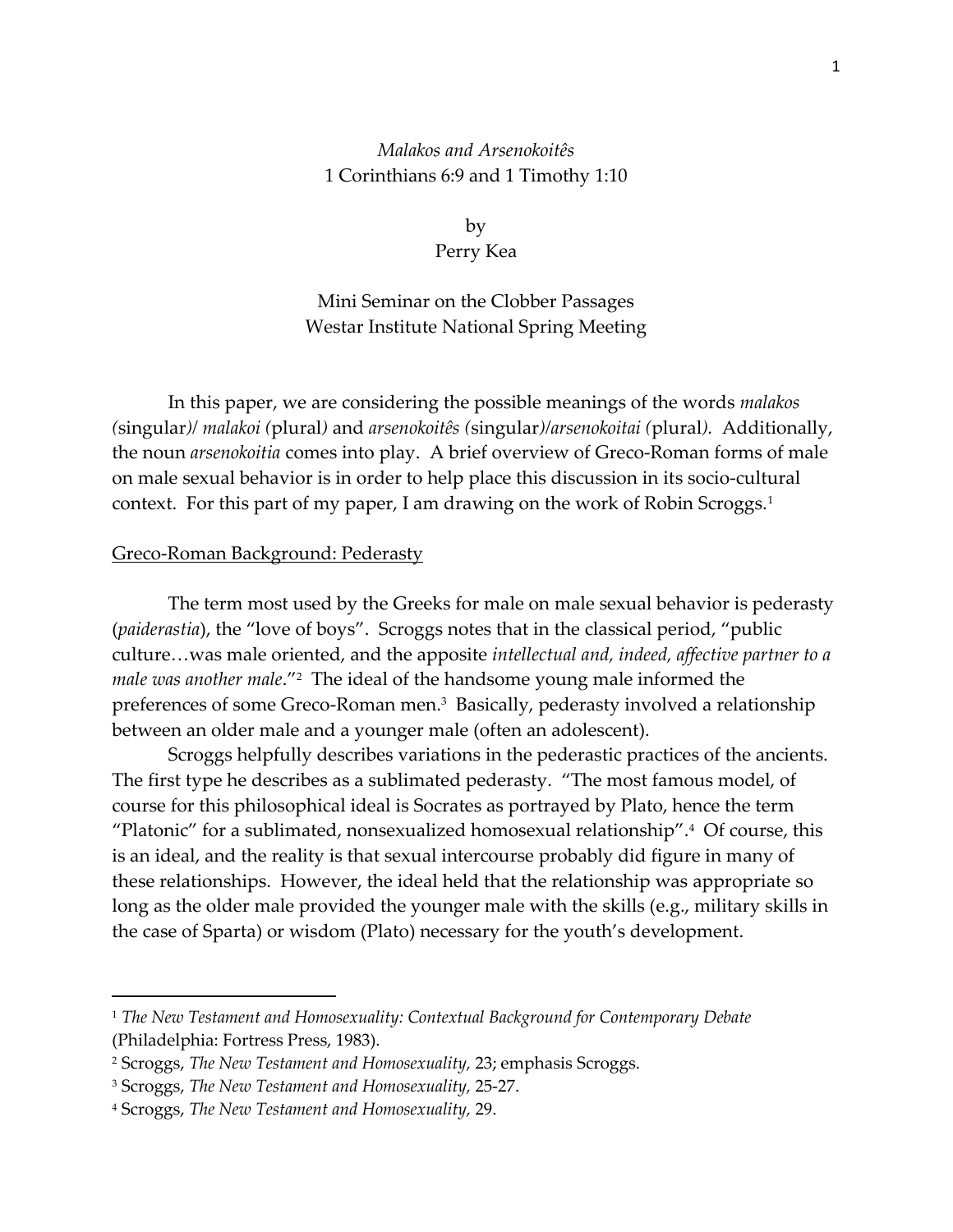A second type of pederasty involved voluntary, romantic relationships between youths or young men with an older male "in which the older partner expected to and did receive sexual gratification".<sup>5</sup> The older male was the active sexual agent, the *erastês*  (the lover) and the younger male was the passive partner, the *erômenos*. Same age male with male sexual relationships are not part of the norm.<sup>6</sup> In these types of relationships the older male received sexual gratification, but not necessarily the younger male. The youth may have received wisdom and affection, and gifts were often involved as well. The difference between the first type and the second type probably was not completely transparent to outsiders.

A third type of relationship is far removed from the voluntary associations described above. Slave prostitution of boys and youths was common. Masters could sexually avail themselves of their slaves (male or female) or provide them to friends. In addition to this, many boys and young males ended up as prostitutes in brothels.<sup>7</sup>

The fourth type Scroggs labels the "effeminate call-boy". "By 'call-boy' I mean they were free (i.e., nonslave) youths, or adults, who sold themselves to individuals for purposes of providing sexual gratification. With 'effeminate' I use the most common description of such persons in the texts themselves."<sup>8</sup> This type of pederastic arrangement is widely excoriated in the ancient texts. Youths who prostituted themselves in this way often resorted to hairstyles, make up, and clothing that were feminine to make themselves attractive. "Thus, in distinction from the 'noble' boy or youth who allows sexual favors for his love, and in sharp distinction from the slave under duress, this category consisted of older free youths who accepted the passive role for money."<sup>9</sup> Among the words used to slander such youths was *malakos* to which we shall return shortly.

We continue this summary of Scroggs' book by noting some of the objections to pederastic practices.<sup>10</sup> Not all the ancients were convinced that the Platonic ideal was practiced. Another criticism of pederasty was that it was effeminate.<sup>11</sup> Some critics observed that pederasty was not mutually beneficial to both partners. There was an inherent imbalance between the older, active male and the younger, passive male. Related to this, critics regarded the relationship as impermanent. The older male too

<sup>5</sup> Scroggs, *The New Testament and Homosexuality*, 32.

<sup>6</sup> Scroggs, *The New Testament and Homosexuality*, 35.

<sup>7</sup> Scroggs, *The New Testament and Homosexuality*, 38. Scroggs notes, however, that not all brothel prostitutes were slaves.

<sup>8</sup> Scroggs, *The New Testament and Homosexuality*, 40.

<sup>9</sup> Scroggs, *The New Testament and Homosexuality*, 41-42.

<sup>10</sup> Scroggs, *The New Testament and Homosexuality*, 49-62.

<sup>&</sup>lt;sup>11</sup> According to Scroggs, Clement of Alexandria was among the severest critics of effeminate males. See Scroggs, *The New Testament and Homosexuality*, 54-55.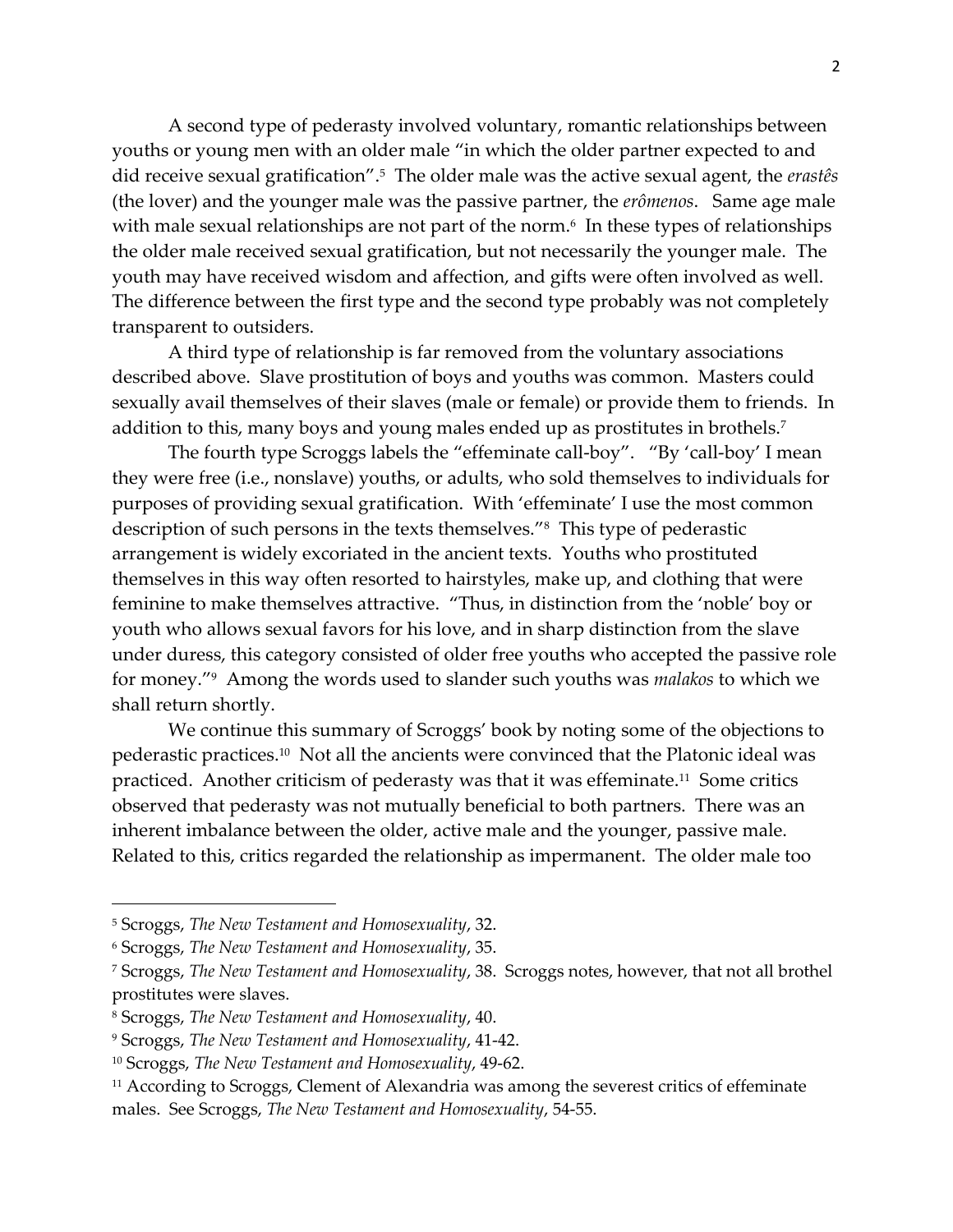frequently left one partner for another.<sup>12</sup> And the criticism that is most common, according to Scroggs, is that pederasty is contrary to nature (*para phusin*).<sup>13</sup> One aspect of this is that heterosexual relationships promote procreation, whereas male with male relationships do not.

Defenders of pederasty continued to put forward the educational benefits to the youth. If the purpose of the relationship was the impartation of wisdom, then such a relationship was justified.<sup>14</sup> Other defenders argued that pederasty was more masculine than heterosexuality. Scroggs detects a thinly veiled misogynism in these comments. The love of a male is superior to the love of woman because males share a more robust nature and measure of mind.<sup>15</sup> A strong relationship with another male was more "manly" than one with a woman. 16 Scroggs concludes by observing that slave prostitution and the brothel houses are not defended. The inconstancy of some older males is criticized, but the defenders of pederasty maintain that constancy in a pederastic relationship is possible and desirable. "In sum, the positive arguments pass over entirely the more destructive and dehumanizing aspects of ancient homosexuality."<sup>17</sup>

In separate chapters, Scroggs surveys the attitudes of Palestinian Judaism and then Hellenistic Judaism. Space does not allow for a major summary of these chapters. Scroggs concludes, however, that the language of the Bible guides the language and discussion of the rabbis. Scroggs thinks that the language of Lev. 20:13 informs the rabbinical term for male on male sexual intercourse: *mishkav zakur* (lying of a male) or *mishkav bzakur* (lying with a male). "The terms are resolutely male with male, never adult with youth, even when the rabbis are discussing age differential. $^{\prime\prime\,18}$ 

Scroggs begins his discussion of Hellenistic Judaism with the Septuagint's translation of Leviticus 18:22 and 20:13. The translation is as follows:

"With a male [*arsên*] you shall not lie the intercourse [*koitê*: lit. "bed"] of a woman" (18:22). "And whoever lies with a male [*arsên*] the intercourse [*koitê*] of a woman, both have done an abomination; they shall be put to death, they are guilty" (20:13).

<sup>12</sup> Scroggs, *The New Testament and Homosexuality*, 57.

<sup>13</sup> Scroggs, *The New Testament and Homosexuality*, 59.

<sup>14</sup> Scroggs, *The New Testament and Homosexuality*, 45.

<sup>15</sup> Scroggs, *The New Testament and Homosexuality*, 46. Scroggs is describing speech of Pausanius in Plato's *Symposium*, 181.

<sup>16</sup> Scroggs, *The New Testament and Homosexuality*, 48.

<sup>17</sup> Scroggs, *The New Testament and Homosexuality*, 49.

<sup>18</sup> Scroggs, *The New Testament and Homosexuality*, 84. Scroggs' discussion of rabbinic traditions is limited to the Tannaitic period (first and second centuries CE).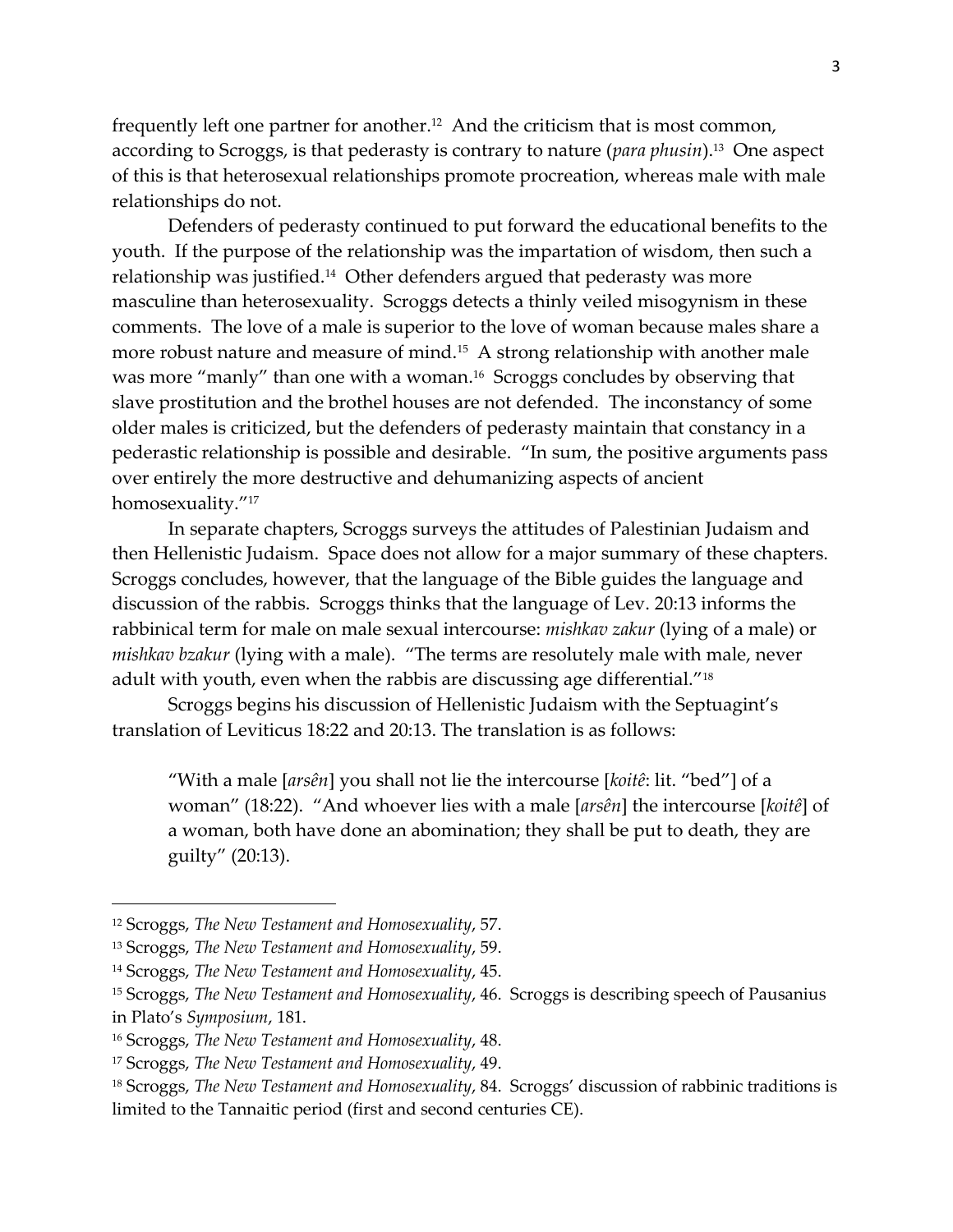Scroggs points back to his earlier observation that *mishkav zakur* (lying with a male) became a semitechnical term for the rabbis' understanding of these two Levitical passages. "*Arsenokoitês* is an almost exact Greek parallel to the Hebrew and is equally derived from Leviticus. More than ever, the evidence suggests that *arsenokoitês* is a Hellenistic Jewish coinage, perhaps influenced by awareness of rabbinic terminology."<sup>19</sup>

## The Vice Lists in 1 Corinthians and 1 Timothy

1 Corinthians is an authentic letter of Paul, written somewhere in the 50's of the first century. 1 Timothy was written pseudonymously (along with 2 Timothy and Titus) by an unknown author. It is variously dated toward the end of the first century or in the second century.

There are three vice lists in 1 Corinthians 5 and 6 (I include the relevant terms for 1 Timothy as well):

| 1 Cor. 5:10          | 1 Cor. 5:11 | 1 Cor. 6:9-10 | 1 Timothy 1:10 |
|----------------------|-------------|---------------|----------------|
| fornicators (pornoi) | fornicators | fornicators   | fornicators    |
| greedy               | greedy      | idolaters     | arsenokoitai   |
| robbers              | idolaters   | adulterers    | slave traders  |
| idolaters            | revilers    | malakoi       |                |
|                      | drunkards   | arsenokoitai  |                |
|                      | robbers     | greedy        |                |
|                      |             | drunkards     |                |
|                      |             | revilers      |                |
|                      |             | robbers       |                |

The vices in the first list appear in the second and third list. The two vices added in the second list also appear in the third list to which Paul adds three more (italics).

Interpreters attempt to determine the meaning of these words from their linguistic usage in the Greco-Roman world and from the context provided by Paul and the Pastoral author. Questions include: are the two terms related to one another, so that they mutually inform the meaning intended? Or are they not related to one another, but should be considered separately? How broadly or narrowly did Paul and the

<sup>19</sup> Scroggs, *The New Testament and Homosexuality*, 86.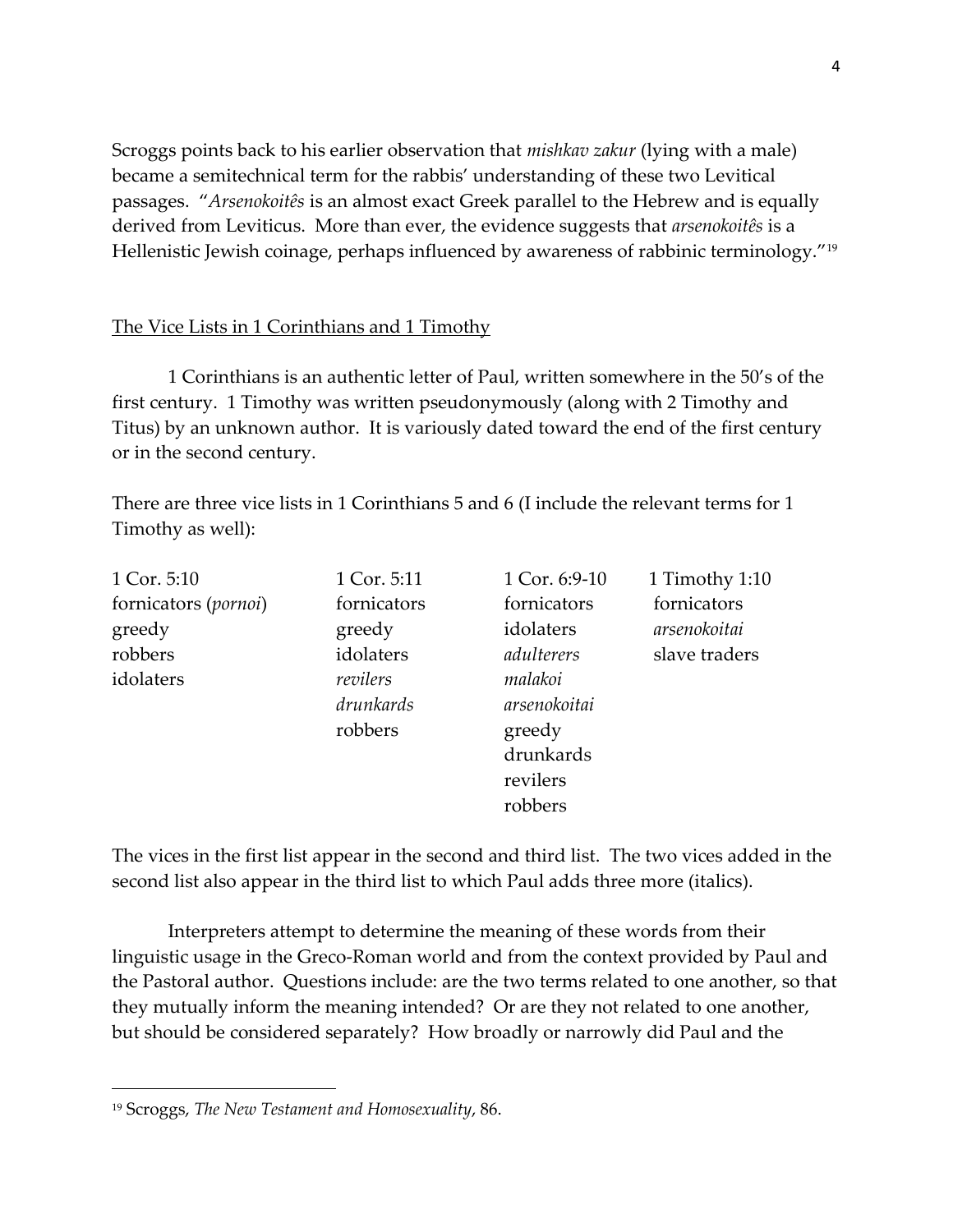Pastoral author construe *arsenokoites*? Likewise, did Paul understand *malakos* in a specific sense or in a general sense?

#### *Malakos*

We start with *malakos*, a term very well attested in ancient literature. It is an adjective meaning "soft". Boswell observes the broad range of meanings this term has. For example, Aristotle uses it to describe men who are lacking in self-control, who excessively desire even worthy things (such as honor, concern for children or parents).<sup>20</sup> "The word is never used in Greek to designate gay people as a group or even in reference to homosexual acts generically, and it often occurs in writings contemporaneous with the Pauline epistles in reference to heterosexual persons or activity".<sup>21</sup> Furthermore, later church tradition consistently applied this word to masturbation.<sup>22</sup>

Scroggs cites a first century BCE text by Dionysius of Halicarnassus where he describes a ruler named Aristodemas whose nickname was *Malakos*. Dionysius speculates that Aristodemas earned this nickname "either because he became effeminate (*thêludria*) as a child and experienced things suitable to a woman [an apparent reference to a pederastic situation]…, or because he was gentle by nature and *malakos* toward anger…"<sup>23</sup> The first century CE writer, Dio Chrysostom complains that if a person likes to study he is branded simple-minded and *malakos* . 24

However, Scroggs notes some examples where the word and pederastic practice are linked. According to Plutarch (late first century-early second century CE) "The Romans…think nothing has contributed more to Greek enslavement and *malakia* than the gymnasium and its activities, which, he says, include the love of boys (*paiderastein*)."<sup>25</sup> In another work, Plutarch describes how Gaius Gracchus accused another man with *malakia* in a context where pederasty is clearly the issue.<sup>26</sup>

To these examples, Scroggs adds two more. In Plato's Phaedrus, Socrates suggests that pederastic love seeks a person who is *malthakon* (a variant of *malakos*).<sup>27</sup>

<sup>20</sup> *Nicomachean Ethics* 7.4.4; see John Boswell, *Christianity, Social Tolerance, and Homosexuality: Gay People in Western Europe from the Beginning of the Christian Era to the Fourteenth Century* (Chicago: University of Chicago Press, 1980), 106-107.

<sup>21</sup> Boswell, *Christianity*, 107.

<sup>22</sup> Boswell, *Christianity*, 107.

<sup>23</sup> Scroggs, *The New Testament and Homosexuality,* 63; Dionysius of Halicarnassus, *Roman Antiquities* VII.2,4.

<sup>24</sup> Scroggs, *The New Testament and Homosexuality,* 64; Dio Chrysostom, *Discourse* 66:25.

<sup>25</sup> Scroggs, *The New Testament and Homosexuality,* 64; Plutarch *Roman Questions* 40.

<sup>26</sup> Scroggs, *The New Testament and Homosexuality*, 64; Plutarch *Gaius Gracchus* IV.3f.

<sup>27</sup> Scroggs, *The New Testament and Homosexuality*,64; Plato, *Phaedrus* 239C.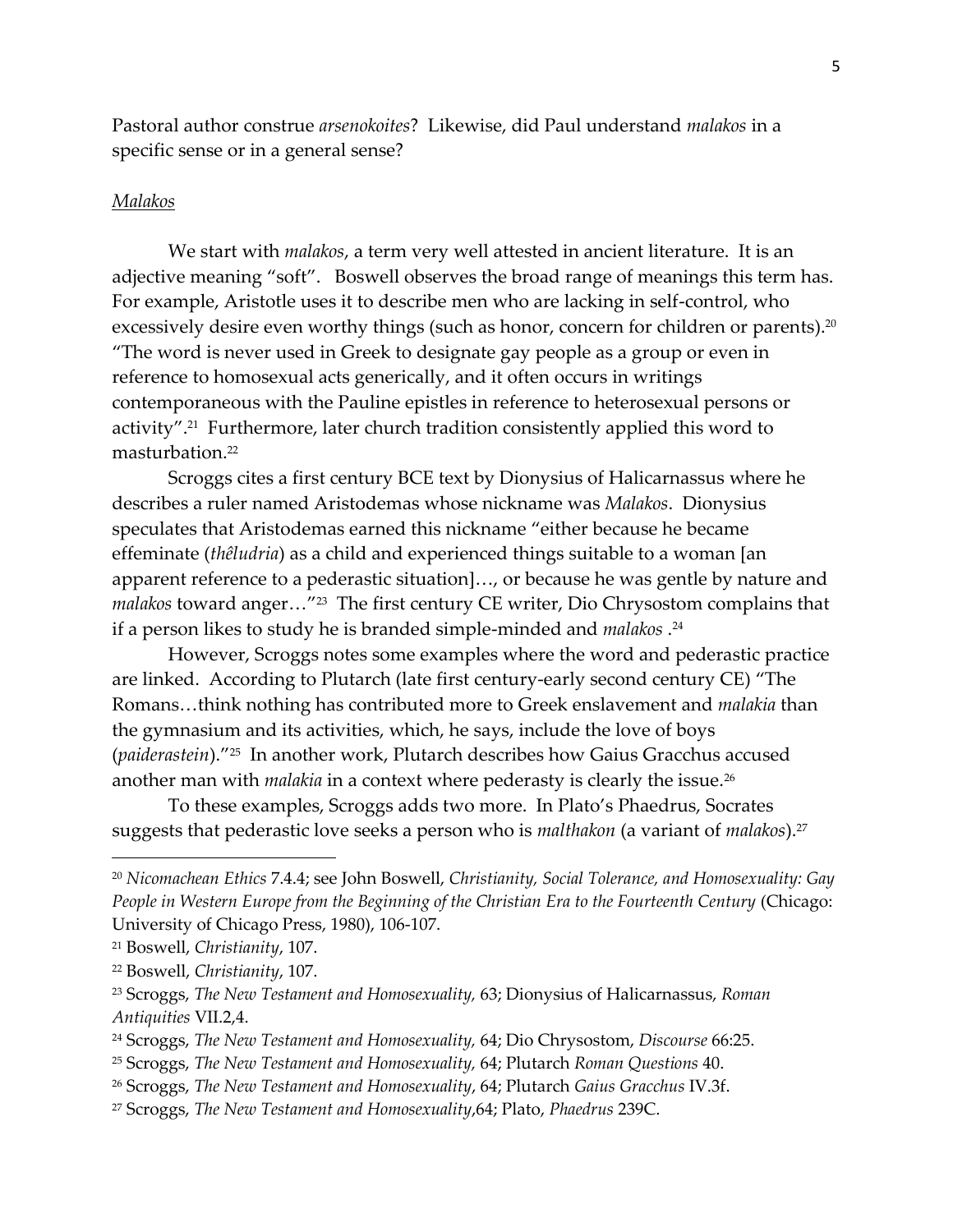Plutarch describes the youth who willingly consents to a pederastic relationship as one who acts with *malakia*. 28

Scroggs concludes his survey of *malakos* and *malakia* by noting that they are not technical terms to describe pederastic persons or practices. There are other terms that more clearly function as such (e.g., the lover: *erastês;* the beloved*: erômenos* and *paidika;*  to give the body for the purpose of intercourse: *charidzesthai, charis;* and the slang term "lovers of boys:" *paiderasteia*). On the other hand, given the linkage of *malakos* with "effeminacy," *malakos* was sometimes used to point to people who engage in pederasty. Scroggs argues that the term, if used in a context concerning pederasty, would have suggested an effeminate call-boy.<sup>29</sup>

Dale Martin also points to the broad range of meanings in ancient literature for *malakos*. *Malakos* is an insult aimed at men who engage in behaviors that are considered effeminate. *Malakoi* are men who enjoy soft, luxuriant clothes, fancy food, disdain hard, physical work, have too much sex with females and/or males.<sup>30</sup> He cites as an example the "softness of the Lydians" (*ta Lydôn malaka*). According to Athenaeus (late second century-early third century CE), the Lydians are overly fond of luxurious living, gourmet food, sex with prostitutes, and profligate sex with women and men. $^{\text{31}}$  Martin adduces other examples where the term *malakos* (or its Latin equivalent *malacus*) designates an effeminate male who pretties himself in order to make himself attractive to women.<sup>32</sup>

It is worth noting with Martin that the ancients' charge of "effeminacy" is grounded in misogyny. It reflects the ancients' view of women as social inferiors. In the ancient world "[a] man could be branded as effeminate whether he had sex with men or with women. Effeminacy had no relation to the sex of one's partner but to a complex system of signals with a much wider reference code. Thus, it would never have occurred to an ancient person to think that *malakos* or any other word indicating the feminine in itself referred to homosexual sex at all. It could just as easily refer to heterosexual sex."<sup>33</sup>

<sup>29</sup> Scroggs, *The New Testament and Homosexuality*, 65.

<sup>28</sup> Scroggs, *The New Testament and Homosexuality*, 64; Plutarch, Erôtikos 751D. Scroggs notes that Plutarch disparages men who love women more than young boys (*paidikos*) only a few lines earlier. Such men are more interested in *ta malthaka* ("soft things" or "soft pleasures") than the genuine love of a youth (erôs ho gnêsios ho paidikos); see Erôtikos 751B.

<sup>30</sup> Dale Martin, "*Arsenokoites* and *Malakos*: Meanings and Consequences," in *Biblical Ethics and Homosexuality: Listening to Scripture*. Edited by Robert Brawley (Louisville, KY: Westminster John Knox Press), 124-128.

<sup>31</sup> Martin, "*Arsenokoites* and *Malakos*," 134, footnote 28; Athenaeus, *Deipnosophistae* 12.540F.

<sup>32</sup> Martin, "*Arsenokoites* and *Malakos,"* 126; Diogenes Laertius 6.54 (I found it in 6.65); Chariton, *Chaereas and Callirhoe* 1.4.9.

<sup>33</sup> Martin, "*Arsenokoites* and *Malakos,"* 126-127.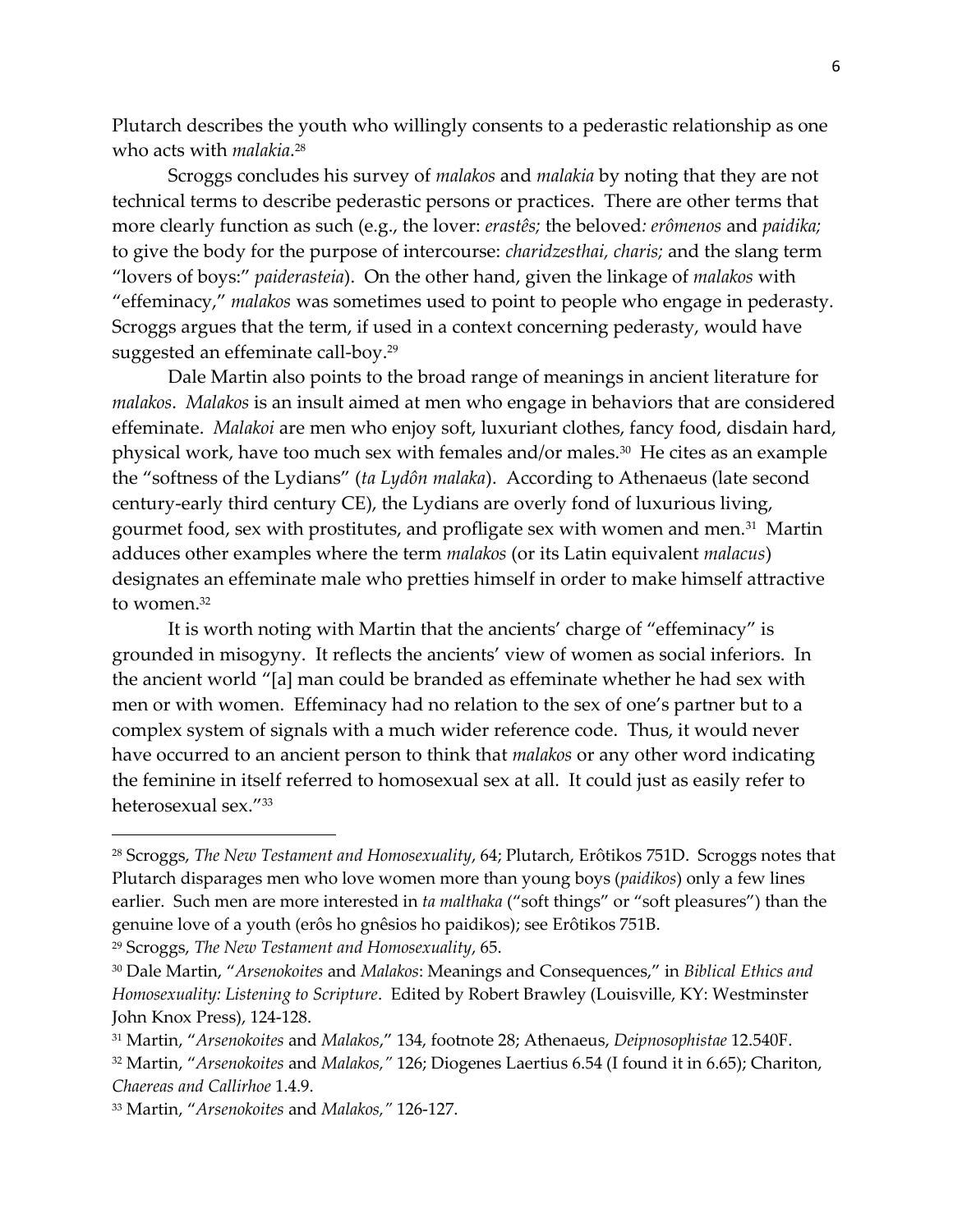### *Arsenokoitês*

Unlike *malakos*, *arsenokoitês* is a rare word. Paul's usage of it may be the earliest example we have. As noted above, the term joins together "male" (*arsên*) and "bed" (*koitê*). The second term has the force of a verb so that we might translate the plural form *arsenokoitai* as "bedders of males, those [men] who take [other] males to bed," or "men who sleep or lie with males". $^{\rm 34}$  Gagnon agrees with Scroggs and David Wright that Paul's use of *arsenokoites* reflects the Septuagint's Greek translation of Leviticus 18:22 and 20:13 where both terms, *arsên* and *koitê*, occur.<sup>35</sup> Dale Martin, however, is more cautious. He notes the problematic nature of deriving the meaning of a word solely from etymology. For example, "to understand" does not mean "to stand under".<sup>36</sup> Rather, the meaning of a word is determined by how it is used. Therefore, we turn next to the early texts cited by Martin where this term occurs.

Sibyllene Oracle 2.70-77. 37 The reader/audience is admonished

Do not steal seeds… Do not *arsenokoitein*, do not betray information, do not murder. Give to one who has labored his wage. Do not oppress a poor man. Take heed of your speech. Keep a secret matter in your heart. (Make provision for orphans and widows and those in need.) Do not be willing to act unjustly, and therefore do not give leave to one who is acting unjustly.

<sup>34</sup> Robert Gagnon, *The Bible and Homosexual Practice: Texts and Hermeneutics* (Nashville: Abingdon Press, 2001), 312.

<sup>35</sup> Gagnon, The Bible and Homosexual Practice, 315. David Wright, "Homosexuals or Prostitutes? The Meaning of *Arsenokoitai* (1 Cor 6:9; 1 Tim 1:10), *Vigilae Christianae* 38 (1984), 129.

<sup>36</sup> Dale Martin, "*Arsenokoitês* and *Malakos:* Meanings and Consequences," in *Biblical Ethics and Homosexuality*; ed. Robert Brawley (Louisville: Westminster John Knox Press, 1996), 119. Other examples: Is a "lady killer" a person who kills women, or a woman who kills others? It is neither; it is an expression for a man whom women find especially attractive. When a person "sleeps around" they are not falling asleep around some object but are having sex with multiple partners.

<sup>&</sup>lt;sup>37</sup> The dating of Book 2 is difficult; however, the prevailing consensus is that was composed as a Jewish text originally and has been interpolated at various points by a Christian writer. John J. Collins suggests a date for the Jewish portion before 70 CE with the Christian additions after 70, but before 150 AD. See Collins, "The Sibyllene Oracles," in The Old Testament Pseudepigrapha, vol. 1. Ed. James H. Charlesworth. Garden City, NY: Doubleday & Co., 1983.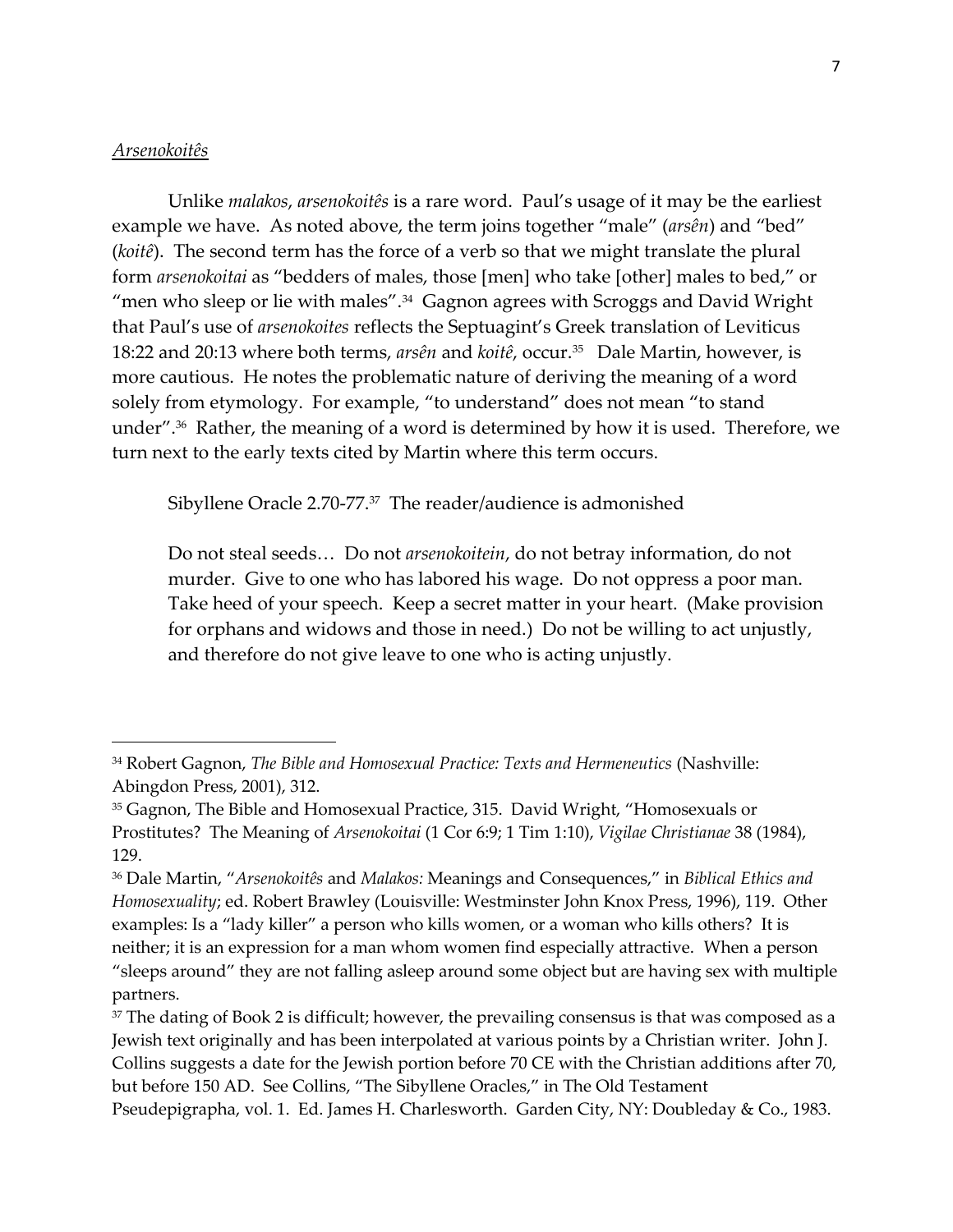Martin argues that this prohibition occurs in a context where the dominant concern is with economic injustice and exploitation. There is no mention of prohibited sexual acts. Martin argues, "If we take the *context* as indicating the *meaning*, we should assume that *arsenokoitein* here refers to some kind of economic exploitation, probably by sexual means: rape or sex by economic coercion, prostitution, pimping, or something of that sort."<sup>38</sup> Martin adds that when the oracle gets around to addressing sexual sins in 2.279- 82, we might have expected some reference to male-male sex, but there is none here. 39

The next example comes from The Acts of John (2 $^{\rm{nd}}$  to 3 $^{\rm{rd}}$  century CE). $^{40}$  The apostle John condemns the men of Ephesus for their luxury, economic injustices, and violence. The text targets murderers first, and follows with this:

"So also the poisoner, sorcerer, robber, swindler, and *arnsenokoitês*, the thief and all of this band, guided by your deeds you shall come to unquenchable fire…" (section  $36$ ). $41$ 

No sexual sins are mentioned here. "The emphasis throughout this section is on power, money, and unjust exploitation, not sex". <sup>42</sup> Again, when John does address sexual sins in section 35, *arsenokoitês* is not mentioned.

Martin's next example comes from Theophilus' treatise *To Autolychus* (late 2nd century CE). Theophilus provides a lengthy vice list that begins with two sexual sins adultery (*moichos*) and fornication (or prostitution--*pornos*). These are followed by three economic sins—thievery, robbery, fraud. *Arsenokoitês* is the next term. It is followed by a list of persons who display sins of uncontrolled passion: violence, abuse, and wrathfulness. The next group refers to sins of pride –boastfulness and haughtiness followed by avaricious, brawler, disobedient to parents, covetous, and selling one's children (Book 1; chapter 2). Martin observes that *arsenokoitês* is separated from the sexual sins by three sins related to economic injustice. None of the terms that follow *arsenokoitês* relate to sexual sins. Martin argues that if Theophilus understood *arsenokoitai* primarily as a sexual sin, it should be grouped with adultery and

<sup>38</sup> Martin, "*Arsenokoitês* and *Malakos*," 120-21.

<sup>39</sup> Martin, "*Arsenokoitês* and *Malakos*," 121.

<sup>40</sup> "The Acts of John," Knut Schäferdiek, in *New Testament Aprocrypha*, vol. 2; ed. Edgar Hennecke and Wilhem Schneemelcher (Louisville: Westminster/John Knox, 1992): 166-167. <sup>41</sup> Schäferdiek, 178.

<sup>42</sup> Martin, "*Arsenokoitês* and *Malakos*," 121.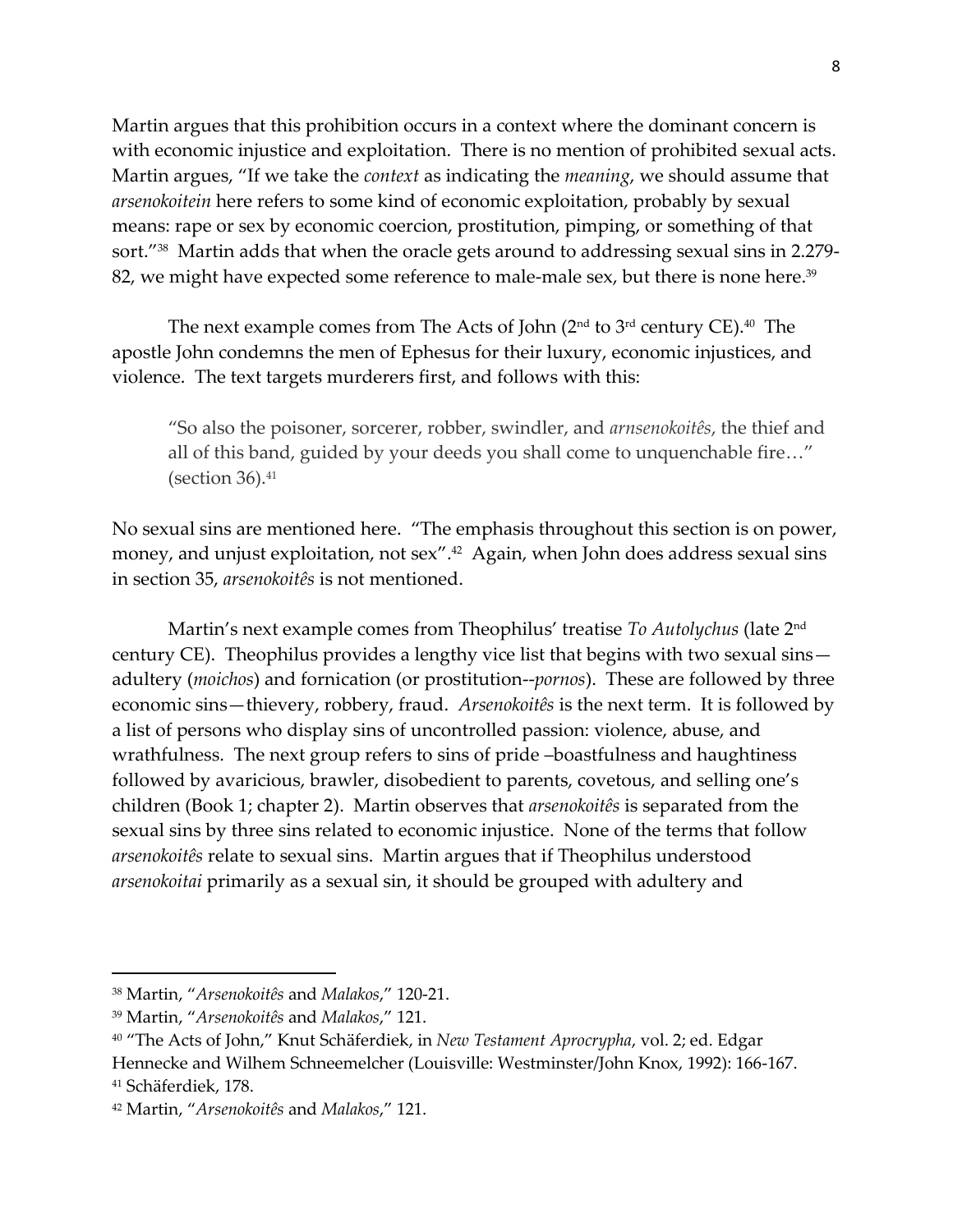fornication. He thinks that Theophilus groups it with the economic sins, although I would add that it could be a transitional term for the sins of violence that follow. 43

The same work mentions *arsenokoitia* in another list (Book 1, chapter 14). Theophilus warns that divine punishment is coming to those who are "filled with adulteries and fornications, and *arsenokoitia*, and covetousness, and unlawful idolatries". Is *arsenokoitia* to be taken with the first two sexual sins or the last two economic sins, or both? Martin thinks that here it refers to economic exploitation by some kind of sexual means.<sup>44</sup>

The next text Martin discusses comes from Hippolytus's *Refutation of All Heresies* 5.21. In one of the "heresies" Hippolytus describes, the story of Adam and Eve involves Naas (the serpent) seducing Eve and possessing Adam "like a boy (slave)". The longterm consequences of these violent sexual acts are adultery and *arsenokoitia.* "Certainly the context allows a reading of *arsenokoitia* to imply the unjust and coercive use of another person sexually".<sup>45</sup>

Martin's final example comes from Bardesanes (a late second to early third century CE figure) as quoted in Eusebius' *Preparation for the Gospel* 6.10.25 (early 4th century CE). The text asserts that men living east of the Euphrates are not bothered if accused of being a murderer or thief, but they will avenge themselves even to the point of manslaughter if accused of being an *arsenokoitês*. The author contrasts this disposition with that of the Greeks whose "wise men are not faulted for having male lovers (*erômenous echontes*)". Martin admits that one could read the text as equating an *arsenokoitês* with a man who has a male lover. But he notes that the line about male lovers may have been added by Eusebius.<sup>46</sup> If that is correct, it would tell us that a fourth century writer equated having a male lover with an *arsenokoitês*, but not what Bardesanes meant. Nor is it clear that having a male lover is meant to be equivalent to being an *arsenokoitês.* So, Martin urges caution about drawing this conclusion.

Overall, Martin argues that although we do not completely understand what *arsenokoitês* meant, it appears to have been associated with some kind of economic exploitation by means of sex. He is reluctant to include non-exploitative forms of male with male sexual relations. Considering Scroggs' analysis, pederastic practices ran a high risk of social and/or economic exploitation. It may be the case that the fear of such exploitation inhered in the meaning of *arsenokoitês.*

<sup>43</sup> Martin, "*Arsenokoitês* and *Malakos*," 122.

<sup>44</sup> "*Arsenokoitês* and *Malakos*," 122.

<sup>45</sup> Martin, "*Arsenokoitês* and *Malakos*," 122. Martin gives 5.16.22-23 as the reference. However, I found the passage in Book 5, chapter 21.

<sup>46</sup> Martin, "*Arsenokoitês* and *Malakos*," 123.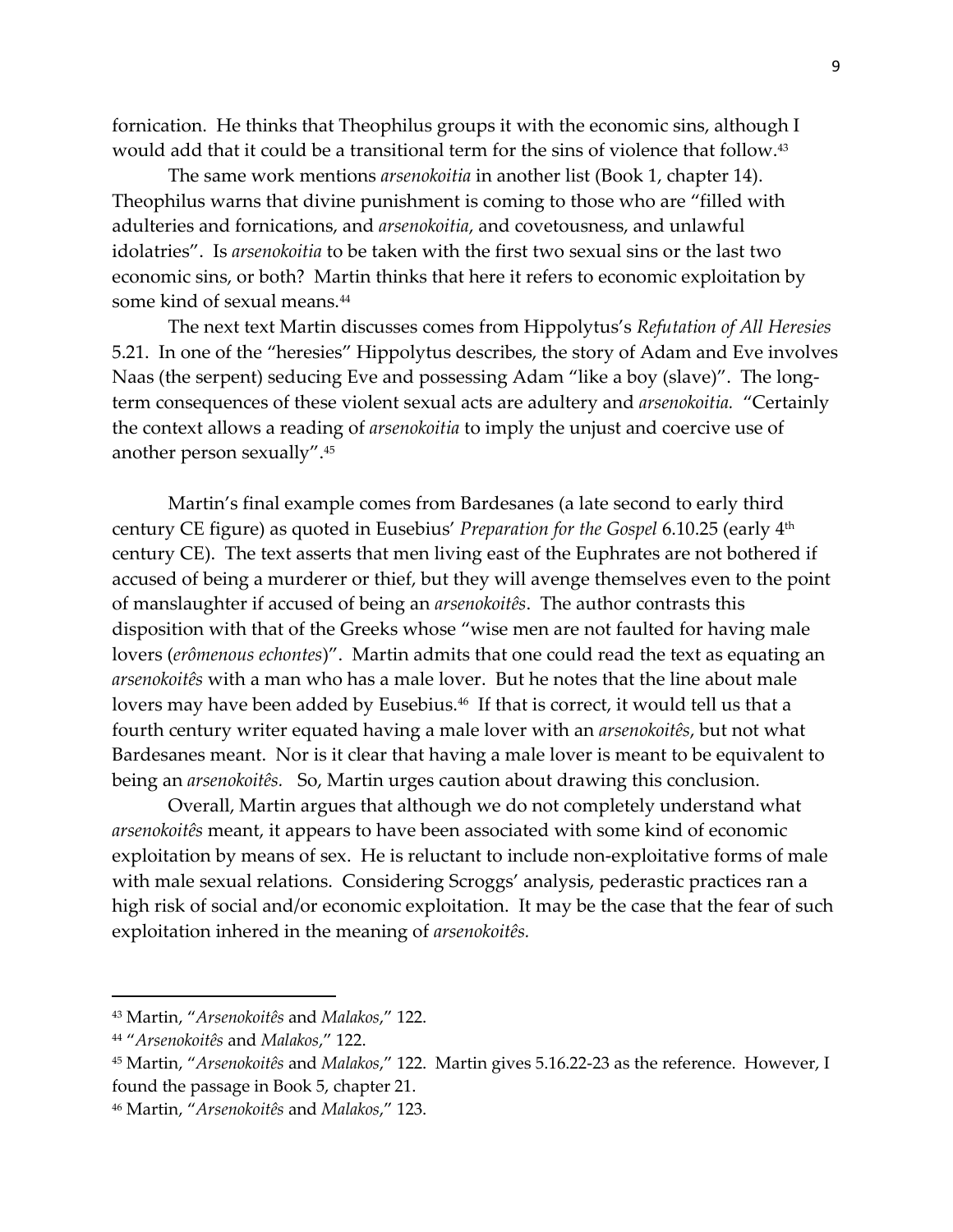To these examples, we might consider a somewhat late  $6<sup>th</sup>$  century CE text. It is a *Penitential* attributed to John the Faster (John IV of Constantinople). In the context of addressing instances of incest, the text states that many men commit *arsenokoitia* with their wives. This suggests to Michael Carden a concern with non-procreative (anal) sexual intercourse.<sup>47</sup> For Carden, the earliest examples of *arsenokoitia* occur in contexts where it is associated with violence and dishonest dealings. It also has a sexual connotation. By the sixth century it comes to mean anal sex, whether with a man or a woman.

Robert Gagnon's principle critique of Martin is that Martin construes *arsenokoitês*  too narrowly. Where Martin sees the term as primarily some kind of sex act that involves exploitation or coercion, Gagnon argues that the term refers to any kind of male-male sexual act. For example, with reference to the passage from Hippolytus above, Gagnon writes

"The reference is clearly here to homosexual (not heterosexual) behavior which in antiquity usually (though not always) took the form of pederasty. To suggest, as Martin does, that the issue here may be rape and not homosexual penetration is like saying that the only type of adultery being condemned here is adultery involving deception or coercion". 48

Where Martin is cautious about using the etymology of *arsenokoitês* as an adequate guide for its meaning, Gagnon is not. As mentioned above he translates *arsenokoitai* as "'bedders of males, those [men] who take [other] males to bed,' 'men who sleep or lie with males'". 49 He agrees with David F. Wright<sup>50</sup> who argues that *arsenokoitês* was coined by Hellenistic Jews who conflated two Greek words (*arsên* and *koitê*) that occur in the Septuagint (Greek) version of Leviticus 18:22 and 20:13 (315).<sup>51</sup> This a key point for Gagnon. He regards these two Levitical passages as providing

<sup>&</sup>lt;sup>47</sup> I am grateful to Michael Carden for bringing this text to my attention. See his "Homophobia" and the Politics of Biblical Translation," January 23, 2012. Accessed February 20, 2020. [http://michaelcardensjottings.blogspot.com/2012/01/homophobia-and-politics-of-biblical.html.](http://michaelcardensjottings.blogspot.com/2012/01/homophobia-and-politics-of-biblical.html) This text is provided in Boswell, *Christianity, Social Tolerance, and Homosexuality,* 363-365. It is also found in Migne, *Patrologia Graeca* 88.

<sup>48</sup> Gagnon, *The Bible and Homosexual Practice*, 318-19.

<sup>49</sup> Gagnon, *The Bible and Homosexual Practice*, 312.

<sup>50</sup> David F. Wright, "Homosexuals or Prostitutes? The Meaning of *Arsenokoitai* (1 Cor. 6:9; 1 Tim. 1:10," *Vigiliae Christianae* 38 (1984):125-53.

<sup>51</sup> Gagnon, *The Bible and Homosexual Practice*, 315. Leviticus 18:22: *meta arsenos ou koimêthêsēͅi koitên gynaikeian*. Leviticus 20:13: *hos an koimêthêi meta arsenos koitên gynaikos.*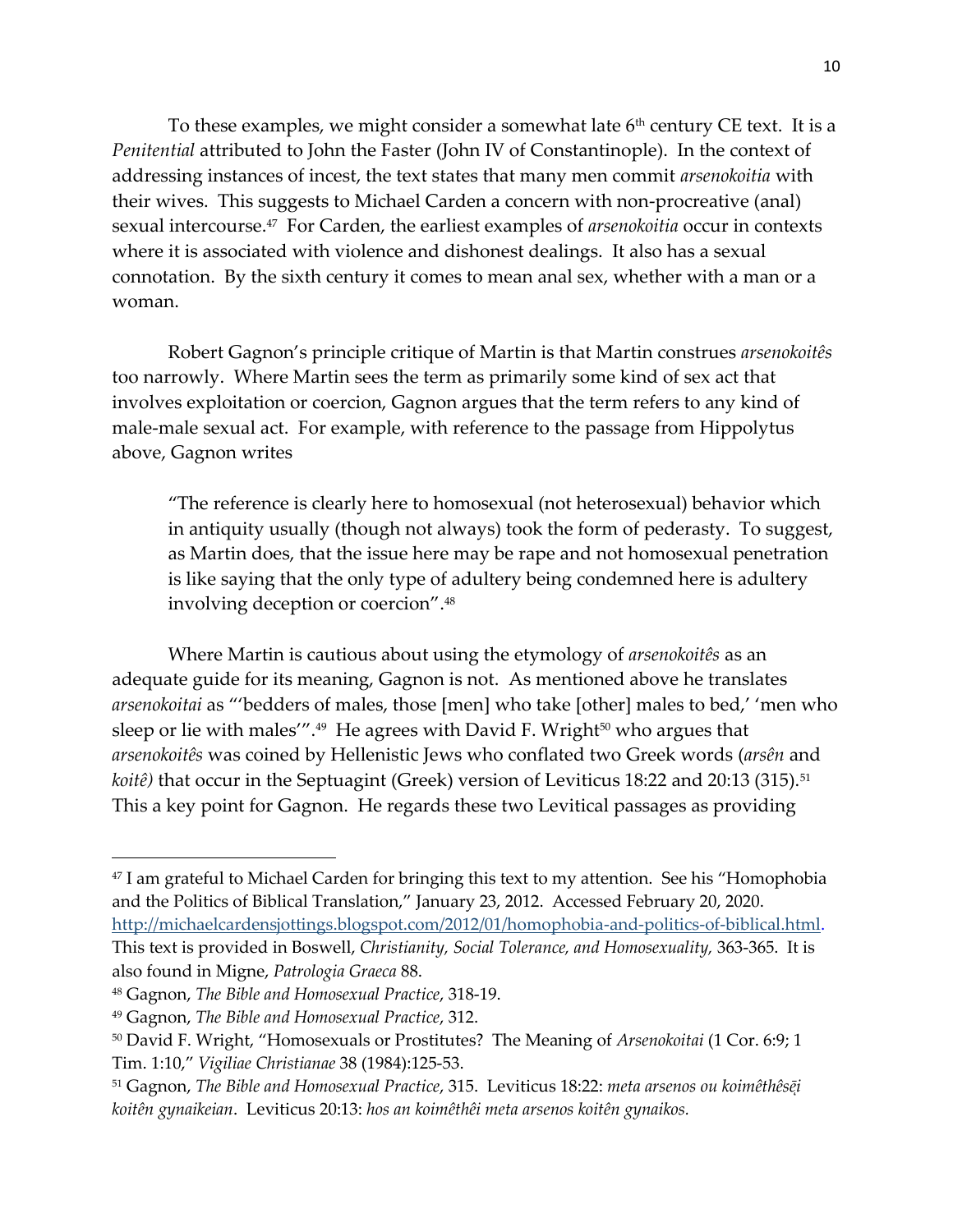unqualified prohibitions of male-male intercourse. 52 For Gagnon, the term *arsenokoitai* can include men who bed other males in an exploitative way, but it ALSO includes nonexploitative or consensual forms where men bed other males. Any attempt to limit the term to exploitative forms of male-male intercourse is rejected by Gagnon as too narrow.<sup>53</sup>

To the examples cited by Martin, Gagnon adds some cited by Wright. In the *Apology* of Aristides (ca. 125-145 CE), the pagan gods are accused of "mutual slaughter (*allêloktonias*) and poisoning/witchcraft (*pharmakeias*) and adultery (*moicheias*) and theft (*klopas*) and *arsenokoitias*" (13:7). Gagnon reads this in the light of a passage in 9:8-9 of the same work. After describing Zeus' sexual relations with different women and his abduction of the shepherd boy Ganymede, Aristides argues that if one imitated such behavior he would become "an adulterer or a man who has intercourse with men (*androbatên*)… ".<sup>54</sup>

He cites several later Christian authors ranging from the third to fifth centuries CE where *arsenokoitia* is grouped with *porneia* (fornication) and *moicheia* (adultery). He compares this to the grouping of *porneia, moicheia*, and *paidophthoria* (corruption or seduction of boys) in several earlier Christian texts.<sup>55</sup> If Gagnon is correct that *arsenokoitia* is to be read as analogous to *paidophthoria,* that suggests to me that pederasty was the intended reference.

Space does not allow for a summary of all the examples Gagnon provides. 56 His conclusion is that *arsenokoitês* was not limited only to exploitative forms of male-male sexual relations but covered *all* forms of male-male sexual relations. Gagnon agrees with Scroggs that the term *malakos* refers to the passive partner and *arsenokoitês* the dominant partner in a male-male relationship. But where Scroggs and others limit this to some kind of exploitative situation, Gagnon does not.

<sup>52</sup> Gagnon, *The Bible and Homosexual Practice*, 315. But see the paper by Tamar Kamionkowski submitted for this mini seminar. She argues that these two Levitical passages originally were intended to prohibit a certain type of incest, not male-male sexual activity in general. <sup>53</sup> Gagnon, *The Bible and Homosexual Practice*, 314-315.

<sup>54</sup> Gagnon, *The Bible and Homosexual Practice*, 319-320; the translations are Gagnon's. The verb *bateô* means "to cover, mount" with respect to animals. So, an *androbatên* would be someone who covers or mounts a man.

<sup>55</sup> Gagnon, *The Bible and Homosexual Practice*, 320-321; Wright, "Homosexuals or Prostitutes," 135. The earlier texts are Barnabbas 19:4; Didache 2:2; Clement of Alexandria, Origen, and the Apostolic Constitutions.

<sup>56</sup> Gagnon, *The Bible and Homosexual Practice*, 321-322: Eusebius' *Demonstration of the Gospel* 1.6.67 (Moses' admonition not to *arsenokoitein* is understood by Gagnon as a reference to the Levitical prohibitions); Pseudo-Macarius (4<sup>th or</sup> 5<sup>th</sup> century CE) *Homo. Spir. 50 4.345; Serm. 64 4*9.5.6 (the men of Sodom are charged with wanting to commit *arrenokoitia*); the Latin, Syriac, and Coptic translations of arsenokoitia construe it generally to mean "men who lie with males".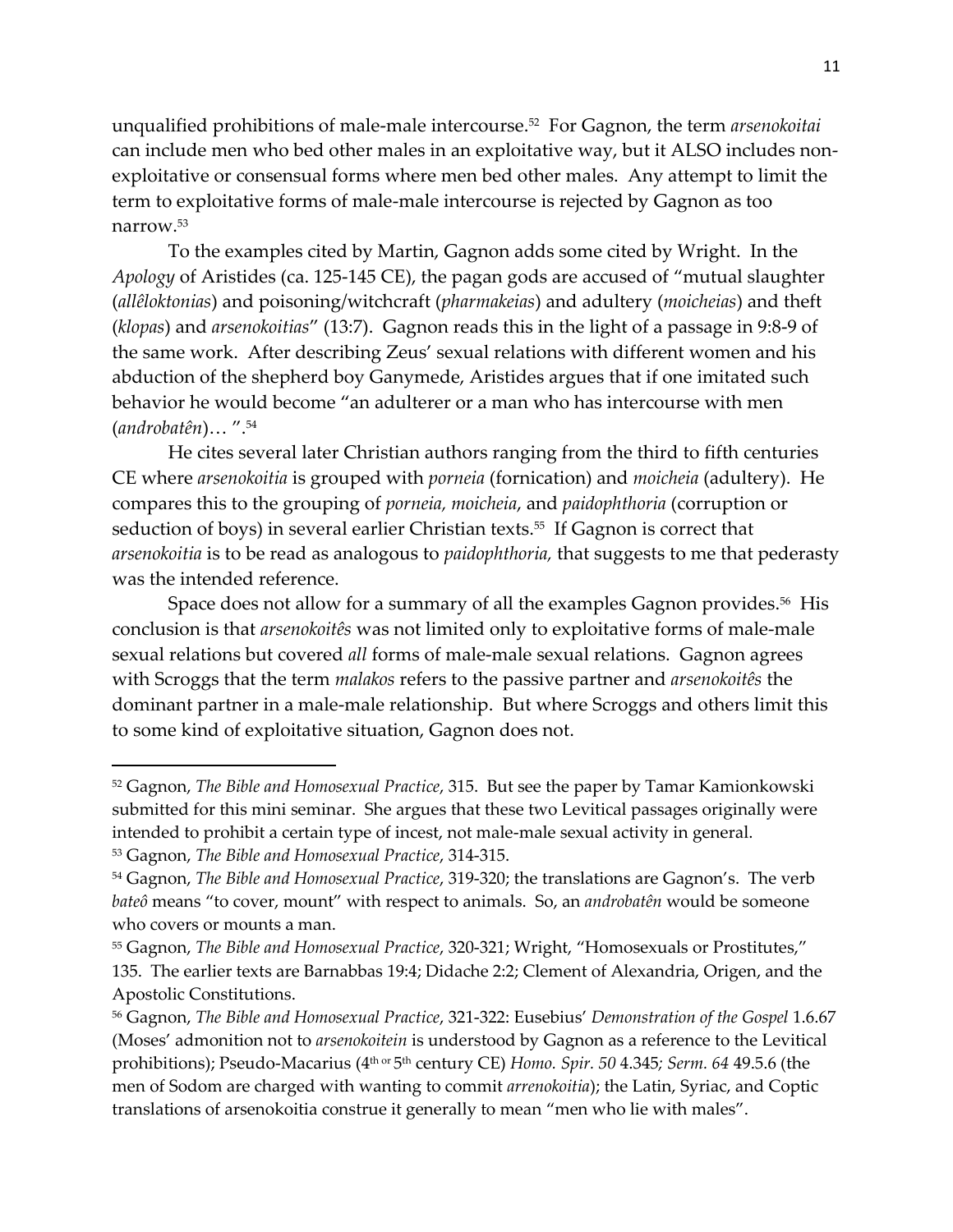It is self-evident, then, that the combination of terms, *malakoi* and *arsenokoitai*, are correctly understood in our contemporary context when they are applied to every conceivable type of same-sex intercourse. A first-century Jew or Christian would regard the prohibitions in Lev 18:22 and 20:13 as absolute and affecting any male-to-male sexual intercourse, even if the primary examples of his/her culture were confined to pederastic models.<sup>57</sup>

### *Malakoi* and *Arsenokoitai* in 1 Corinthians 6:9-10 and 1 Timothy 1:10

Coming back to our two texts, Scroggs understands the *malakos* as an effeminate call-boy and *arsenokoitês* as the adult male who was the active (penetrating) partner in same gender sexual intercourse. If *malakos* refers to an effeminate call-boy, "then the *arsenokoitês* in this context must be the active partner who keeps the *malakos* as a 'mistress' or who hires him on occasion to satisfy his sexual desires."<sup>58</sup> Scroggs distinguishes this type of pederastic relationship from the type denoted by the terms *erômenos* and *erastês*. The latter type was legitimate and acceptable in Greek culture, but not the former.<sup>59</sup> As described above, Gagnon agrees with Scroggs that *malakos* denotes the passive partner and *arsenokoitês* the active partner in male-male sexual intercourse, but applies this more broadly than Scroggs.

In contrast to Scroggs and Gagnon, Martin argues that *malakos* was applied to a wide variety of behaviors considered by their detractors as effeminate, most of which had nothing to do with male-male sex. Passive partners in a same gender sexual intercourse would be considered effeminate, but so would a male who prettied himself up in order to seduce women.<sup>60</sup> As for *arsenokoitês,* Martin argues that we do not know its precise meaning, but it appears in contexts that suggest economic exploitation by means of sex.

In a recent article, Simon Hedlund points out that 1 Timothy 1:10 uses *arsenokoitai,* but not *malakoi*.<sup>61</sup> This suggests to Hedlund that the author of the Pastoral letter meant to encompass both the dominant and the passive persons by this term. $62$ 

<sup>60</sup> Martin, "*Arsenokoites* and *Malakos,"* 124-128*.*

<sup>57</sup> Gagnon, *The Bible and Homosexual Practice*, 330.

<sup>58</sup> Scroggs, *The New Testament and Homosexuality,* 108.

<sup>59</sup> Scroggs argues that Philo's criticism of male-male sexual intercourse is of this specific type of pederasty. See *Special Laws* III.37-39; *Contemplative Life* 59-62. Scroggs, 108.

<sup>61</sup> Hedlund, "Who Are the *arsenokoitai*, and Why Does Paul Condemn Them (1 Cor 6:9)?", *Svensk Exegetick Ȧrsbok* 82 (2017): 116-153.

<sup>62</sup> Hedlund, "Who Are the *arsenokoitai*," 142. He notes that Wright, "Homosexuals or Prostitutes," 146 argues similarly as does Ben Witherington, *Conflict and Community: A Socio-*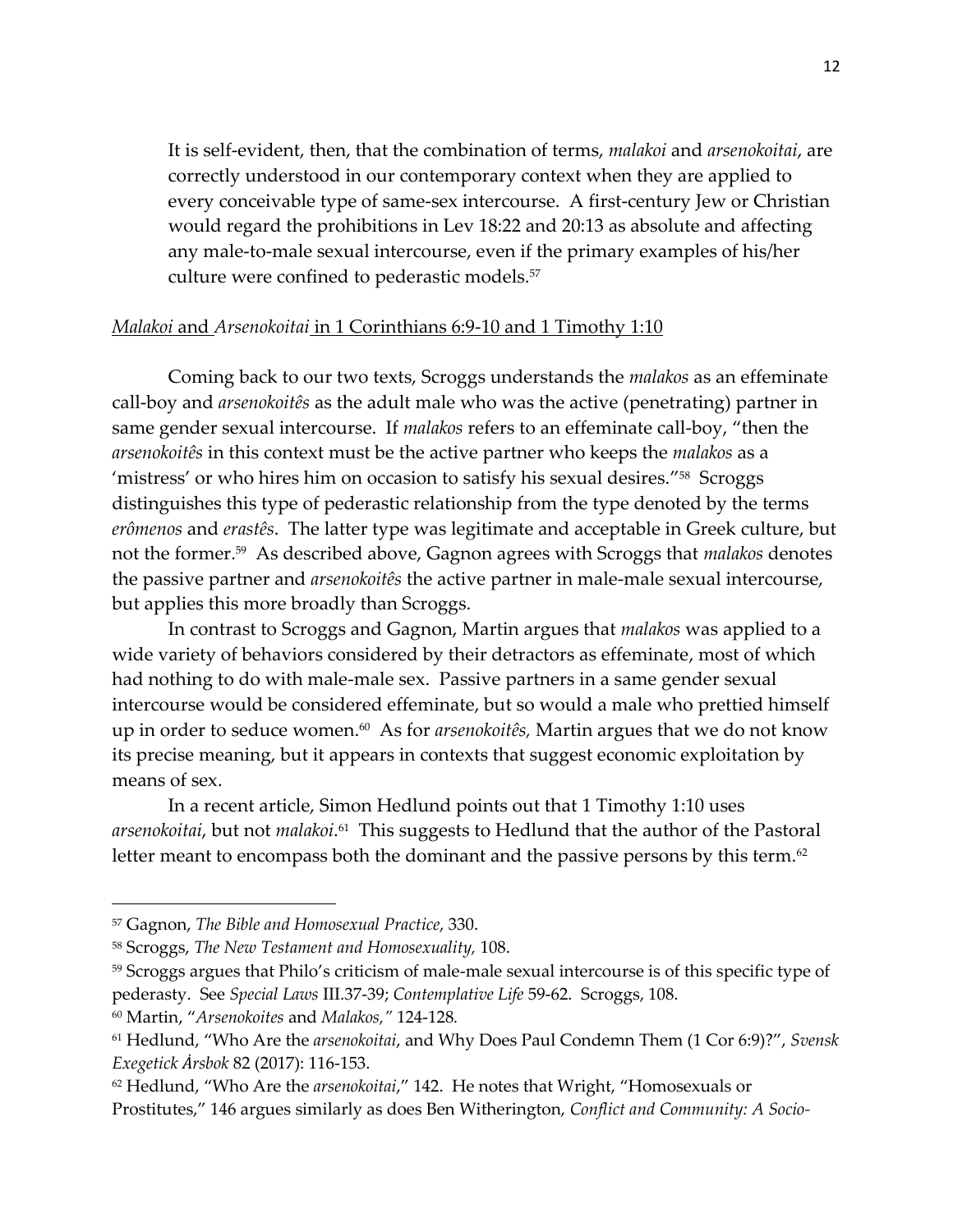Hedlund also observes that Leviticus 20:13 condemns both the active and passive partner; no other term for the passive partner is required. Consequently, he does not pair *malakoi* with *arsenokoitai.*

Instead, Hedlund takes *malakoi* with *moichoi* (adulterers). He notes that men who chased women too much could be considered effeminate. Consequently, Hedlund translates *malakoi* as "womanizers". Such men preoccupied themselves with their appearance in order to seduce woman. These men were considered a serious threat by married men who worried about their wives being seduced. Thus, the *malakos* was a kind of adulterer.<sup>63</sup>

Turning to *arsenokoitai,* Hedlund argues that Paul's concern with sexual abuses occurs in a context where Paul also is addressing social abuses. He points to the larger social context of Paul's letter to the Corinthians. Paul is aware of a strong group at Corinth who enjoy higher social status than most of the other members of the Christ community. The most obvious example is the misuse of the Lord's Supper (11:17-33), but Hedland argues that some of the other cases are more typical of higher strata persons, such as the man living with his father's wife (5:1-13), or taking one another to court (6:1-11—note this is the immediate context of our two terms), or the males having sex with prostitutes (6:12-20), or the strong who expose the weak to idolatry by eating food sacrificed to an idol (8:1-10:33). Paul also worries about various instances of sexual immorality (see the repeated concern with *porneia* in 5:1: 6:18; 7:2). Hedlund observes the references to sexual immorality (*porneia*) also occur in the context where Paul perceives instances of social abuse by socially superior members of the Corinthian community.<sup>64</sup> The vice lists in 1 Corinthians contain terms that refer to sexual abuses and social abuses, with some resonating in both directions. As discussed above, Hedlund thinks that a *malakos* was a sexual danger to the community. He adds that such a person was more likely of higher social status because higher status men would have had more time and resources to pursue their sexual and materialistic desires. 65

Furthermore, Hedlund argues that Paul sees the sexual abuses being committed at Corinth as defilements of the community (the body of Christ; see 6:12-20). Whereas higher status members of society were concerned to maintain a proper balance in the body, Paul worried about the intrusive effects of these offenses against the weaker members of the body. With this larger context in mind, Paul wanted to keep the body of Christ free from disputes and pollution. "…[T]here is an overarching concern with

*Rhetorical Commentary on 1 and 2 Corinthians* (Grand Rapids: William B. Erdmans, 1995) , 110, note 18.

<sup>63</sup> Hedlund, "Who Are the *arsenokoitai…,"* 143.

<sup>64</sup> Hedlund, "Who Are the *arsenokoitai…,"* 136-137.

<sup>65</sup> Hedlund, "Who Are the *arsenokoitai…,"* 143.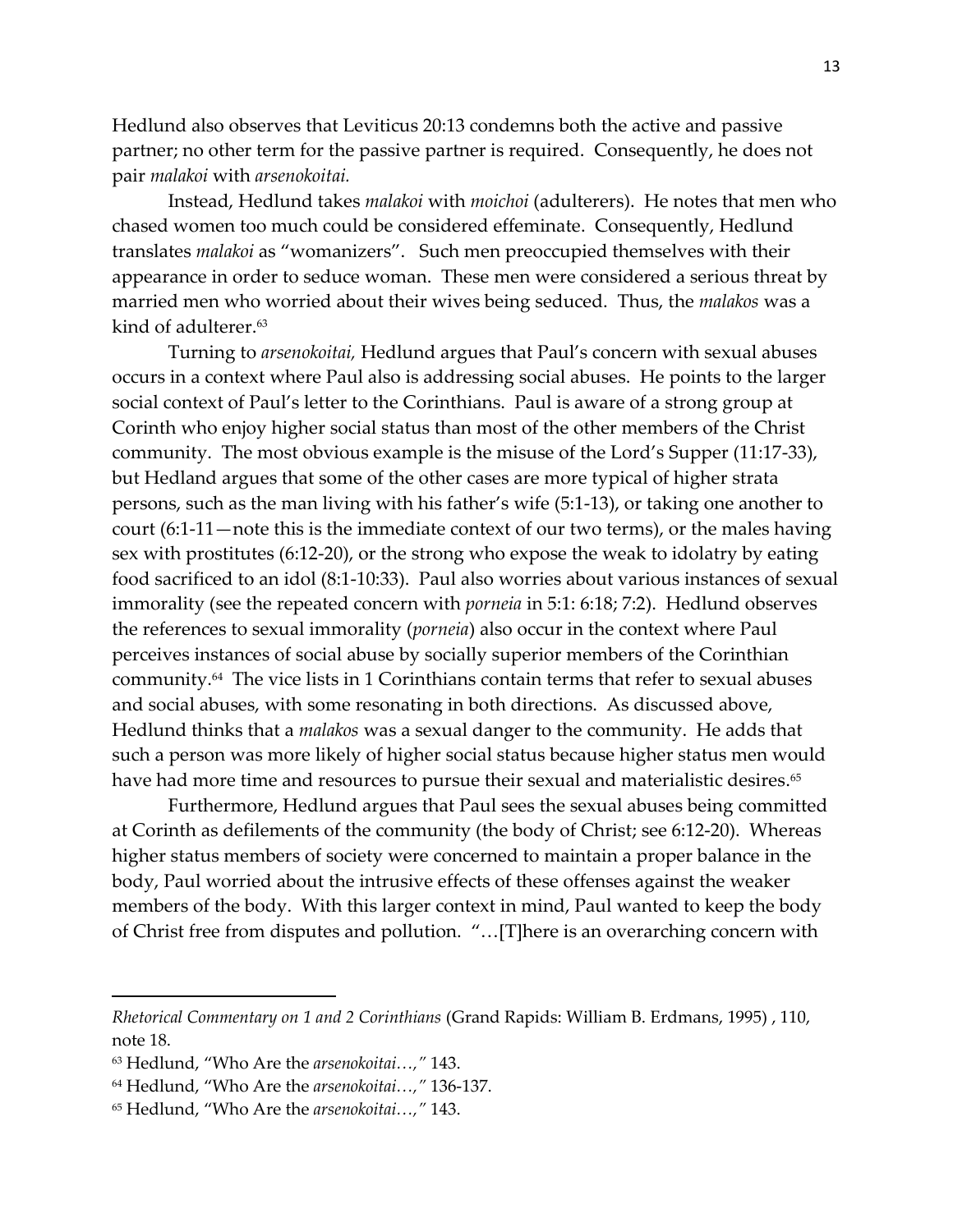things that cause, highlight, or reinforce stratificational differences within the community". 66

Hedlund uses these contextual clues to argue that Paul worried about men of higher status in the Corinthian Christ community who used their positions to bed men of lower status (such as slaves or freedmen) who could not refuse. Paul viewed this as an intrusive pollution of the bodies of the men and of the Christ community. 67

Michael Carden's reading of these two terms is somewhat similar. He does not construe *malakos* as the passive partner in a male-male relationship. He prefers to understand it as a self-indulgent person who gives free reign to his appetites for luxury items and food and for a lot of sex (with either females or males). Carden then sees the *arsenokoitês* as a kind of self-indulgent male who imposes his sexual will on socially weaker males (including slaves and prostitutes). "It's a semantic gestalt which involves power, violence, self-indulgence, as well as anal sex, and ranges from the private domestic sphere to the public sphere of commerce and consumption."<sup>68</sup>

In 1 Timothy 1:10, *arsenokoitai* is the middle term between *pornoi* and *andrapodistai.* Scroggs relates *pornoi* to a*rsenokoitai* as he does *malakoi* to *arsenokoitai*. An *andrapodistês* was a slave dealer. He translates the trio as follows: "male prostitutes, males who lie [with them], and slave-dealers [who procure them]".<sup>69</sup> However, if Scroggs' interpretation of *malakoi* as "effeminate call-boy" does not hold up, then the correlation between *pornoi* and a*rsenokoitai* in 1 Timothy does not either. Here *pornoi* might have the more general sense of "fornicators". The general sense that an *arsenokoitês* is a man who imposes or coerces sex on socially weaker males would then apply here as well.

<sup>66</sup> Hedlund, "Who Are the *arsenokoitai…,"* 144. Hedlund's paper is strongly indebted to Dale Martin's *The Corinthian Body* (New Haven: Yale University Press, 1995). See the beginning of chapter 7. Martin says that Paul subscribed to an invasion etiology of disease (168). "The body, rather than being a balanced ecosystem or microcosm of an equilibrated nature, is a permeable entity susceptible to attack by daimonic agents" (168). Martin think that the Strong at Corinth subscribed to the other etiology of disease which held that the body fell out of balance. This difference between Paul and the Strong exhibits itself in the situations studied in this chapter (1 Cor 5—man with father's wife; 6:1-12—sex with prostitutes; 8-10—food and idols; 11:17-34 abuse of Lord's Supper. "The concern of the higher-status Corinthians for stability, hierarchy, and moderation is countered by Paul's concern for purity and avoidance of pollution. The Strong operate by a logic of balance, with its relative lack of concern about pollution or invasion; Paul operates by a logic of invasion, with its anxieties about purity and firm boundaries" (163).

<sup>67</sup> Hedlund, "Who Are the *arsenokoitai…,"* 145-146.

<sup>68</sup> Carden, "Homophobia and the Politics of Biblical Translation."

<sup>69</sup> Scrogg, *The New Testament and Homosexuality*, 120.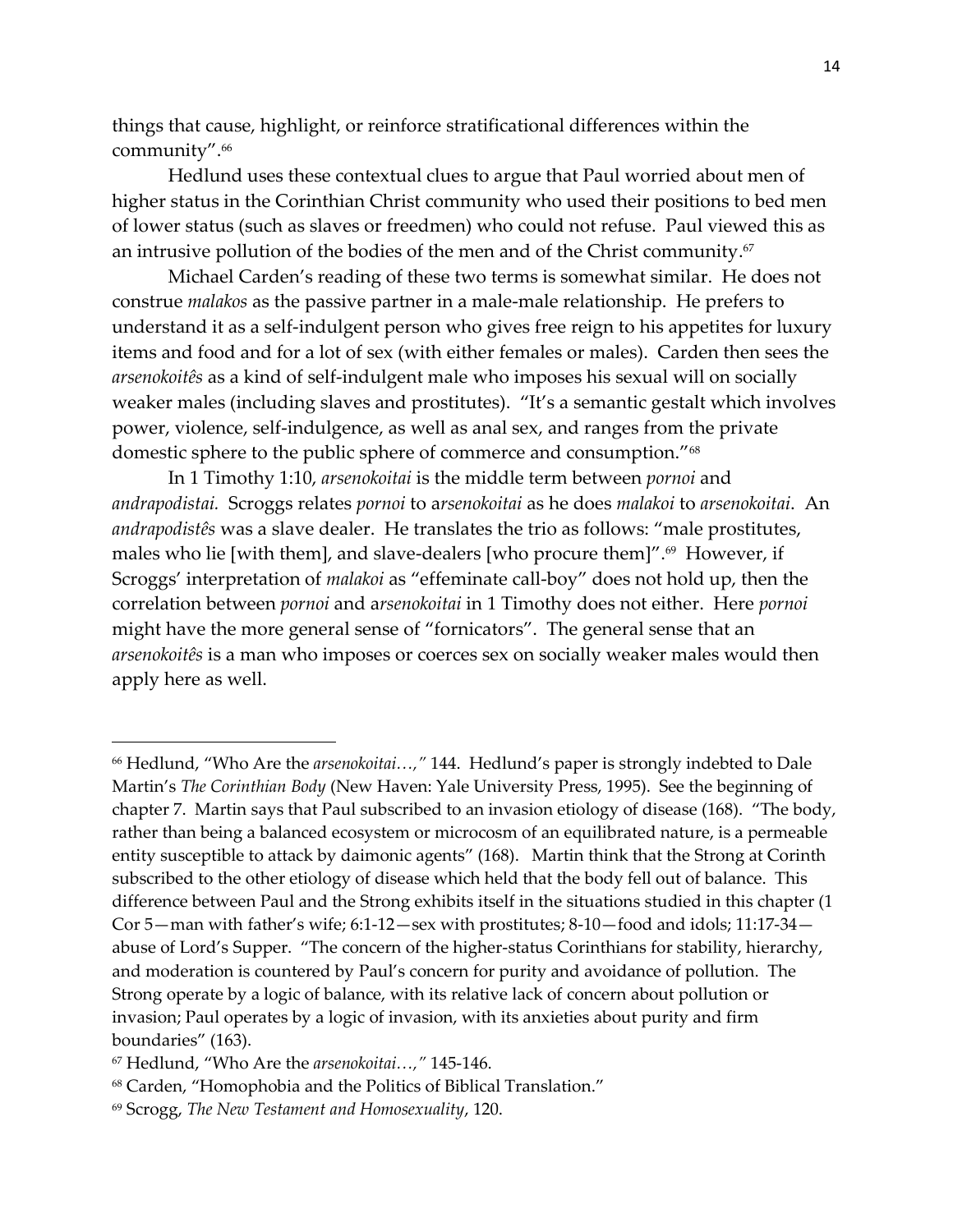## **Conclusions**

## *Malakoi*

- 1) It is possible that Paul used *malakoi* to refer to the passive person in a male-male sexual encounter.
- 2) In addition, it may be that Paul primarily (though not exclusively) had in mind a male who prostituted himself for social and/or economic advantage.
- 3) However, I think it more likely that Paul used *malakoi* in a broader sense for men who were self-indulgent, who had excessive appetites for sex (with either gender) and/or luxury. If *malakoi* is not paired with *arsenokoitai*, this reading becomes more probable.

## *Arsenokoitai*

As the summary of research above has shown, the context provided by 1 Corinthians 6:9-10 and 1 Timothy 1:10 is somewhat ambiguous. The argument that the term reflects the Septuagint language of Leviticus 18:22 and 20:13 seems reasonable, but the contexts of both 1 Corinthians 6:9-10 and 1 Timothy 1:10 provide little to assist the reader. Martin's warning that the etymology of a word is not a guarantee of its meaning should be noted. Based on the examples discussed in his work and Gagnon's, it seems most likely that the term denoted some kind of pederastic sexual relationship that was exploitative or coercive.

## **Conclusions**

I think it is fair to say that we cannot determine the meaning and usage of these terms with certainty. Below I have attempted to indicate what is possible and what is probable.

- 1) It is possible that *arsenokoitoi* referred to males who bedded other males (inclusive of both the dominant and passive participants).
- 2) The types of male-male sexual intercourse recognizable to Paul (and other Jewish writers of his time) were of the pederastic type.
- 3) It is possible that Paul construed *arsenokoitia* to include all instances of male-male sexual intercourse whether exploitative or not.
- 4) But I think it is more probable that Paul understood *arsenokoitia* as some type of male-male sexual relationship that was exploitative.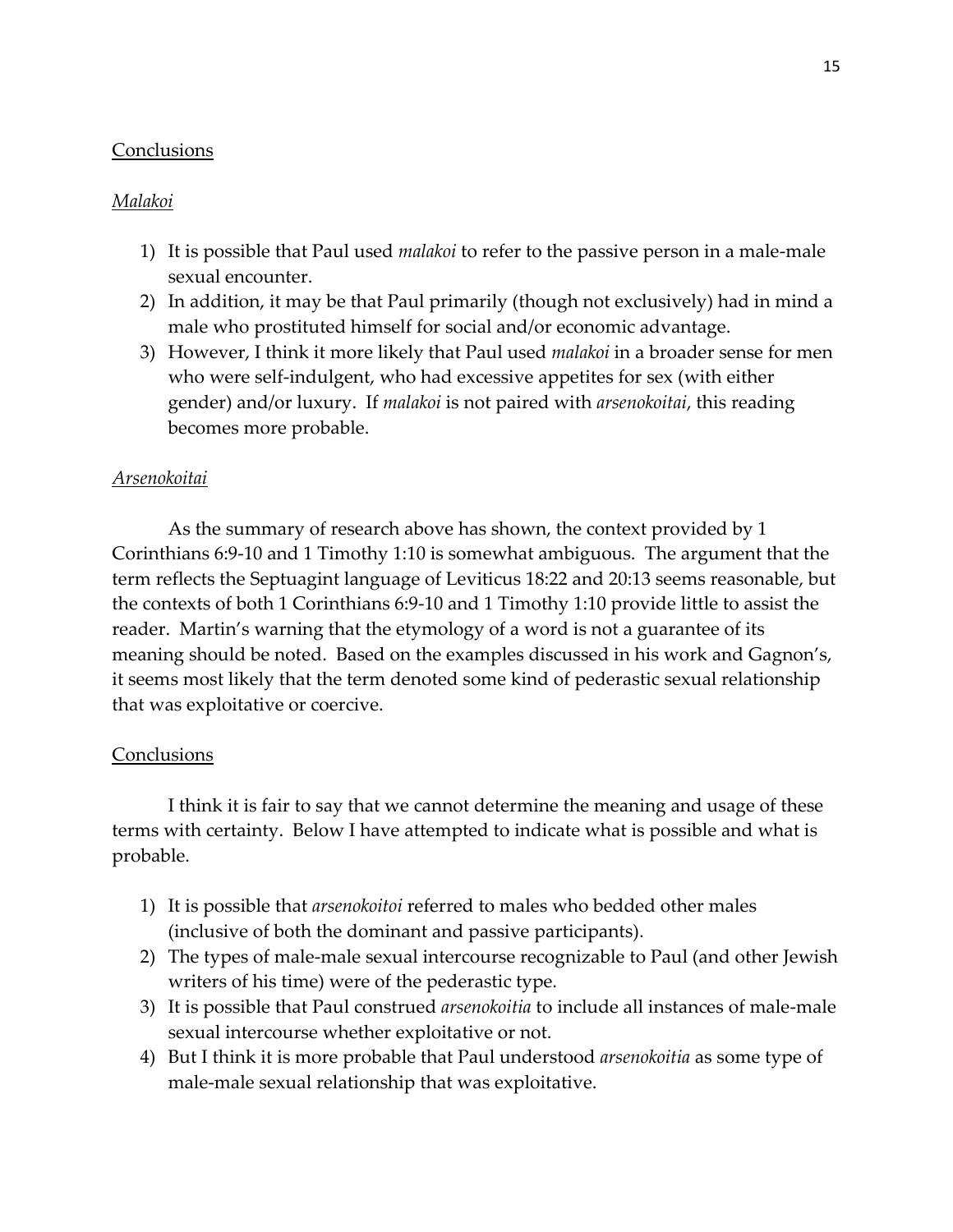5) It is possible that the instance of *arsenokoitia* listed in 1 Corinthians 6:9 threatened to exacerbate stratificational divisions with the Corinthian Christ community.

#### The Hermeneutical Question

My paper thus far has attempted to determine the meaning of the terms *malakos* and *arsenokoitês* in 1 Corinthians 6 and 1 Timothy 1. In simplified terms, *what did the text mean in its historical-cultural context?* But communities engaged with this and the other biblical texts discussed in this seminar want to know *what does the text mean for us in our historical-cultural moment?*

At the outset, it must be recognized that scholars trained to locate texts within their distinctive cultures sometimes draw different implications for the contemporary meaning of these texts.

Robert Gagnon's 2001 treatment of the biblical texts and same gender relationships is meticulously detailed. He also articulates a high view of biblical authority. $^{70}\,$  While  $\,$ acknowledging some "significant internal tensions" within the Bible, Gagnon argues "that the burden of proof is on those who would reject a biblical position on a moral issue with strong support from the Old Testament and subsequent church tradition. I believe this to be the case with respect to homosexuality".<sup>71</sup>

Gagnon elsewhere brings in the biblical model of marriage as providing the only acceptable form of sexual activity: heterosexual intercourse within marriage. He argues that all of the forms of sexual morality listed in 1 Corinthians 6:9-10 are rejected by Paul because "they participate in a form of sexual behavior other than that sanctioned in the context of a monogamous, lifelong, non-incestuous, opposite-sex marriage bond".<sup>72</sup> A few lines later, he adds "…a responsible hermeneutic today should understand the combination of *malakoi* and *arsenokoitai* in the broadest possible sense, as violators of the model of marriage put forward in Genesis 1-2, specifically, a union between a man and a woman".<sup>73</sup>

Gagnon's treatment illustrates the truism that no reading is without presuppositions. That applies to the papers in this mini seminar as well. My own presupposition is that the social world of the biblical texts is so different from ours that attempts to apply what "the Bible says" to contemporary situations is always fraught

<sup>70</sup> See *The Bible and Homosexual Practice,* chapter 5 "The Hermeneutical Relevance of the Biblical Witness".

<sup>71</sup> *The Bible and Homosexual Practice*, 346.

<sup>72</sup> *The Bible and Homosexual Practice*, 327.

<sup>73</sup> *The Bible and Homosexual Practice*, 328. But see Susan Elliott's paper submitted for this mini seminar on the usage of Genesis 1-2.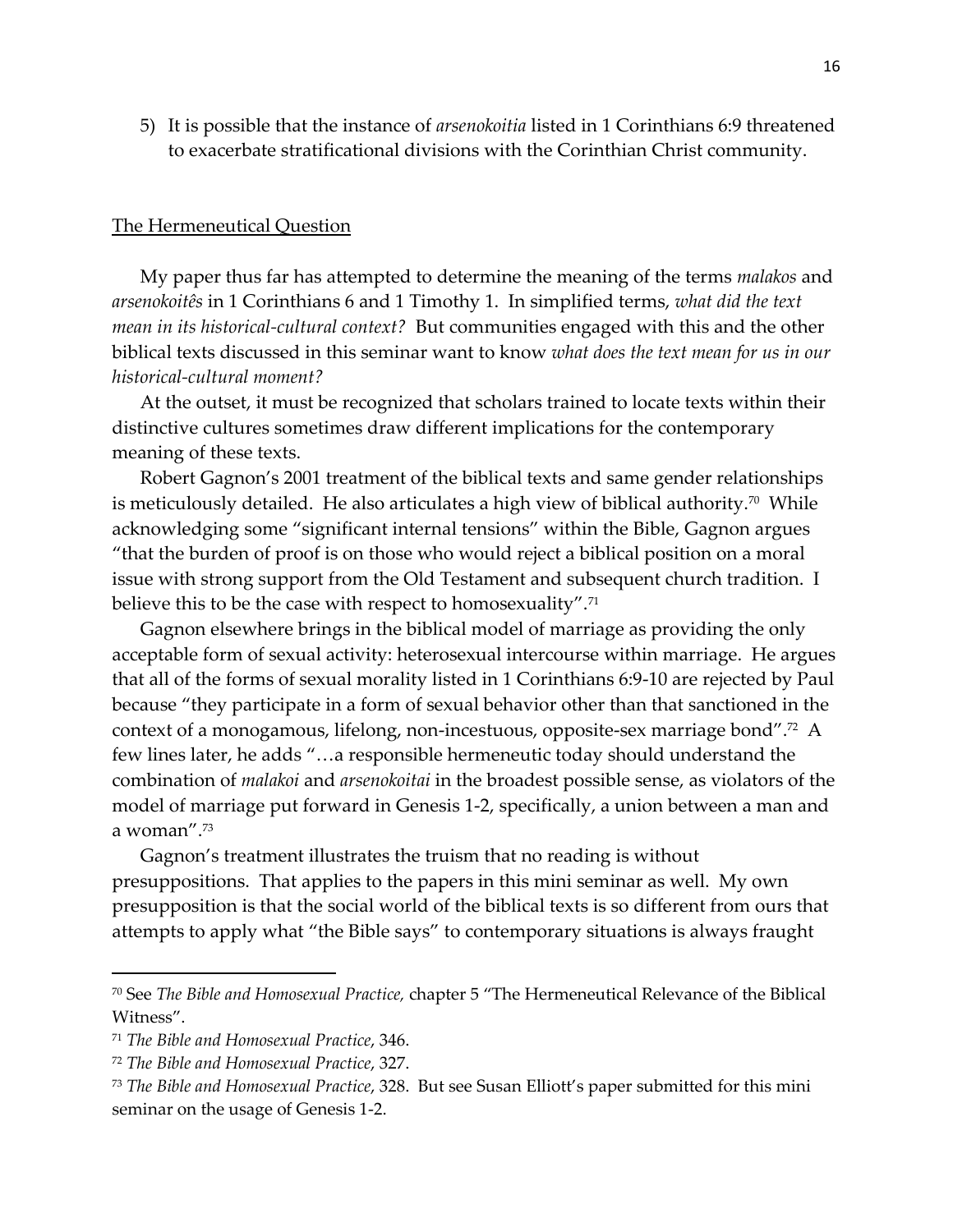with difficulty. As the papers in this mini seminar have pointed out, at issue is not merely what these biblical texts were attempting to say; what these ancient texts said is embedded in social, gender, and class codes that require great effort to unpack. The question that presents itself is "*do we want to make the values of these texts our values?*" I do not think we can give an unqualified yes or no. When those texts advocate for the poor, the weak, the oppressed, it is easier for us to see an alignment with our values. But texts that lend support to the oppression of others are judged not acceptable.

In the case of 1 Corinthians 6:9 and 1 Timothy 1:10, it is not absolutely certain what kinds of behavior were being referenced with *malakoi* and *arsenokoitai.* As argued above, the type of male-male sexual intercourse most recognizable to Paul (and other Jewish writers of his time) was pederasty. The contemporary versions of same gender relationships are largely unknown in the ancient texts. Most of the examples we have examined suggest that an *arsenokoitês* was a man who engaged in coercive or abusive sexual behavior. The range of behaviors attributed to a *malakos* are so broad that we cannot be certain that Paul had in mind a person involved in some kind of same gender sexual behavior.

I am not arguing that that Paul and other biblical authors would have found same gender sexual relationships appropriate. But those who read 1 Corinthians 6:9 and 1 Timothy 1:10 as part of a broader biblical ethic that opposes same gender sex are making a choice that privileges the gender and sexual assumptions of antiquity. Given that ancient Mediterranean perceptions of gender and sexuality often were misogynistic, assumed the gender binary, and reflected unequal power relationships, I do not think we can make those values our values.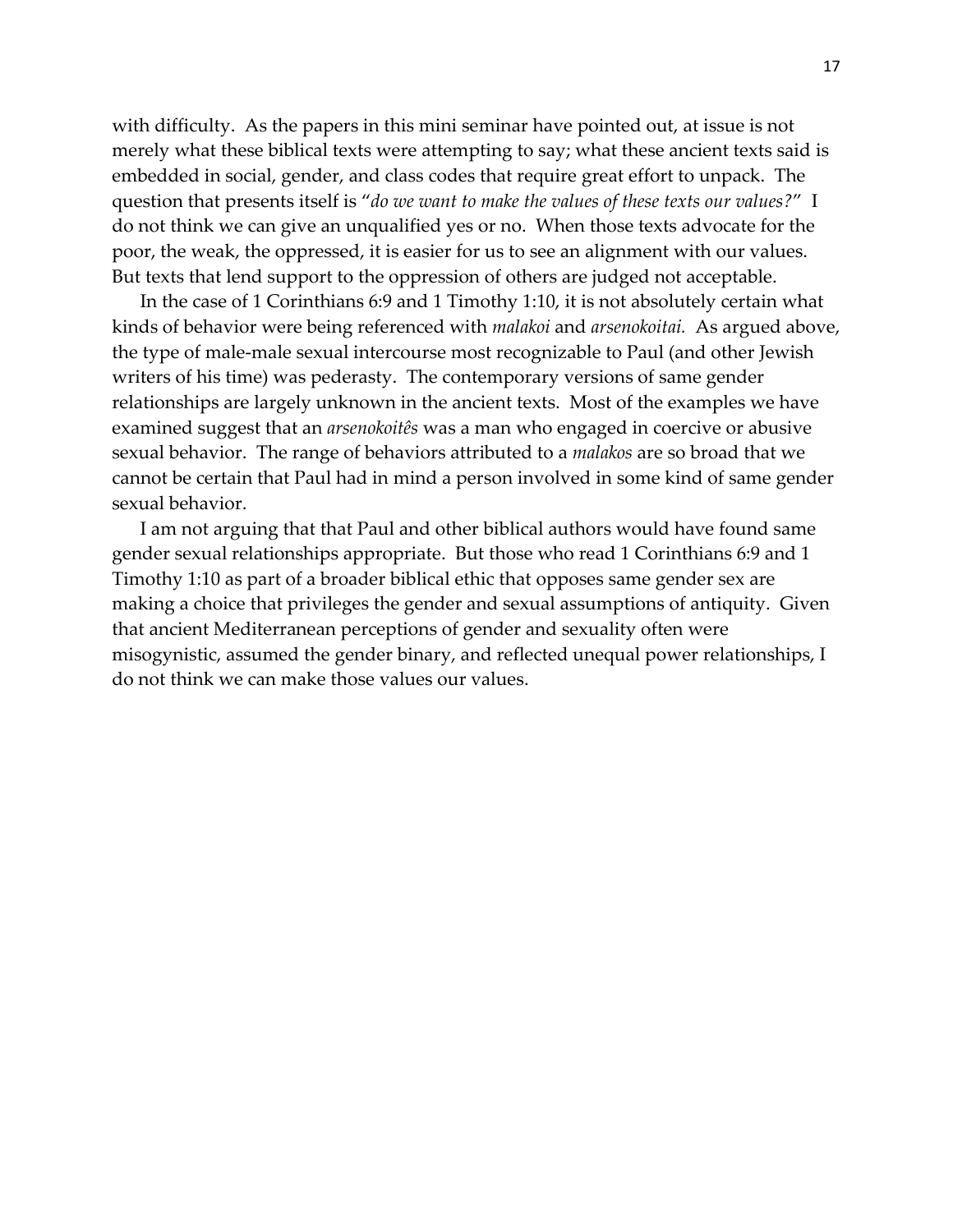# Appendix I

A Sampling of English Translations of 1 Corinthians 6:9-10 and 1 Timothy 1:10

# **1 Corinthians 6:9-10**

King James Version

⁹Know ye not that the unrighteous shall not inherit the kingdom of God? Be not deceived: neither fornicators, nor idolaters, nor adulterers, nor effeminate, nor abusers of themselves with mankind,

<sup>10</sup>Nor thieves, nor covetous, nor drunkards, nor revilers, nor extortioners, shall inherit the kingdom of God.

# Revised Standard Version

⁹Do you not know that the unrighteous will not inherit the kingdom of God? Do not be deceived; neither the immoral, nor idolaters, nor adulterers, nor sexual perverts [takes *malakoi* and *arsenokoitai* together],

<sup>10</sup>nor thieves, nor the greedy, nor drunkards, nor revilers, nor robbers will inherit the kingdom of God.

# New Revised Standard Version

⁹Do you not know that wrongdoers will not inherit the kingdom of God? Do not be deceived! Fornicators, idolaters, adulterers, male prostitutes, sodomites, <sup>10</sup>thieves, the greedy, drunkards, revilers, robbers—none of these will inherit the kingdom of God.

# New International Version

⁹Or do you not know that wrongdoers will not inherit the kingdom of God? Do not be deceived: Neither the sexually immoral nor idolaters nor adulterers nor men who have sex with men [takes *malakoi* and *arsenokoitai* together]

<sup>10</sup>nor thieves nor the greedy nor drunkards nor slanderers nor swindlers will inherit the kingdom of God.

# Common English Bible

⁹Don't you know that people who are unjust won't inherit God's kingdom? Don't be deceived. Those who are sexually immoral, those who worship false gods, adulterers, both participants in same-sex intercourse,

<sup>10</sup>thieves, the greedy, drunks, abusive people, and swindlers won't inherit God's kingdom

New Living Translation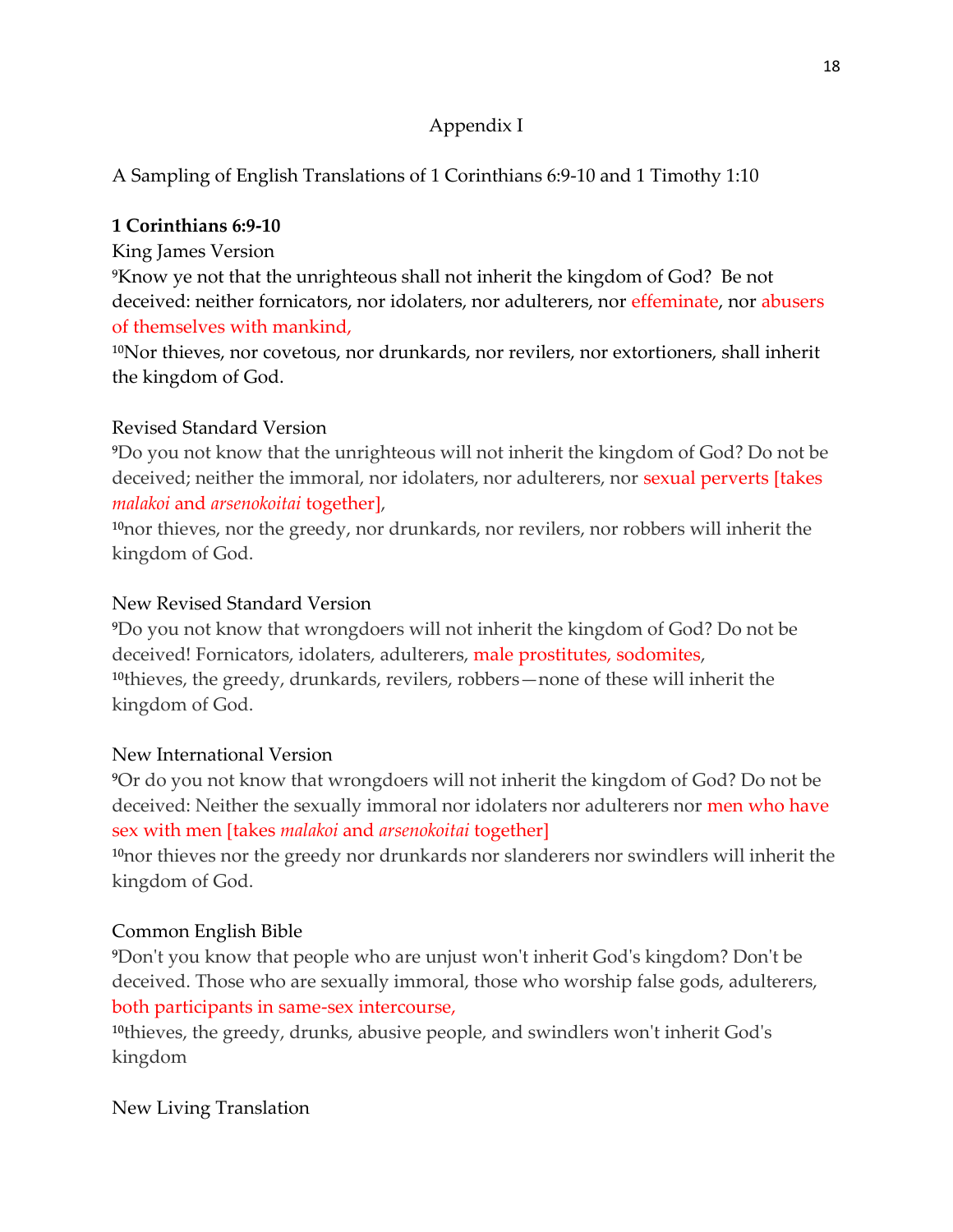⁹Don't you realize that those who do wrong will not inherit the Kingdom of God? Don't fool yourselves. Those who indulge in sexual sin, or who worship idols, or commit adultery, or are male prostitutes, or practice homosexuality,  $\frac{10}{10}$  are thieves, or greedy people, or drunkards, or are abusive, or cheat people—none

### Scholars Version

of these will inherit the Kingdom of God.

⁹Don't you know that wrongdoers are not going to inherit the Empire of God? Don't let anyone mislead you; neither those who consort with prostitutes nor those who follow phony gods, neither adulterers nor promiscuous people, nor pederasts  $10$ Neither the thieving nor the greedy, neither drunkards nor those who engage in verbal abuse nor swindlers are going to inherit the Empire of God.

### **1 Timothy 1:10**

### King James Version

For whoremongers, for them that defile themselves with mankind, for menstealers, for liars, for perjured persons, and if there be any other thing that is contrary to sound doctrine;

### Revised Standard Version

immoral persons, sodomites, kidnapers, liars, perjurers, and whatever else is contrary to sound doctrine,

### New Revised Standard Version

fornicators, sodomites, slave traders, liars, perjurers, and whatever else is contrary to the sound teaching

### NIV

for the sexually immoral, for those practicing homosexuality, for slave traders and liars and perjurers—and for whatever else is contrary to the sound doctrine

### Common English Bible

They are people who are sexually unfaithful, and people who have intercourse with the same sex. They are kidnappers, liars, individuals who give false testimonies in court, and those who do anything else that is opposed to sound teaching.

New Living Translation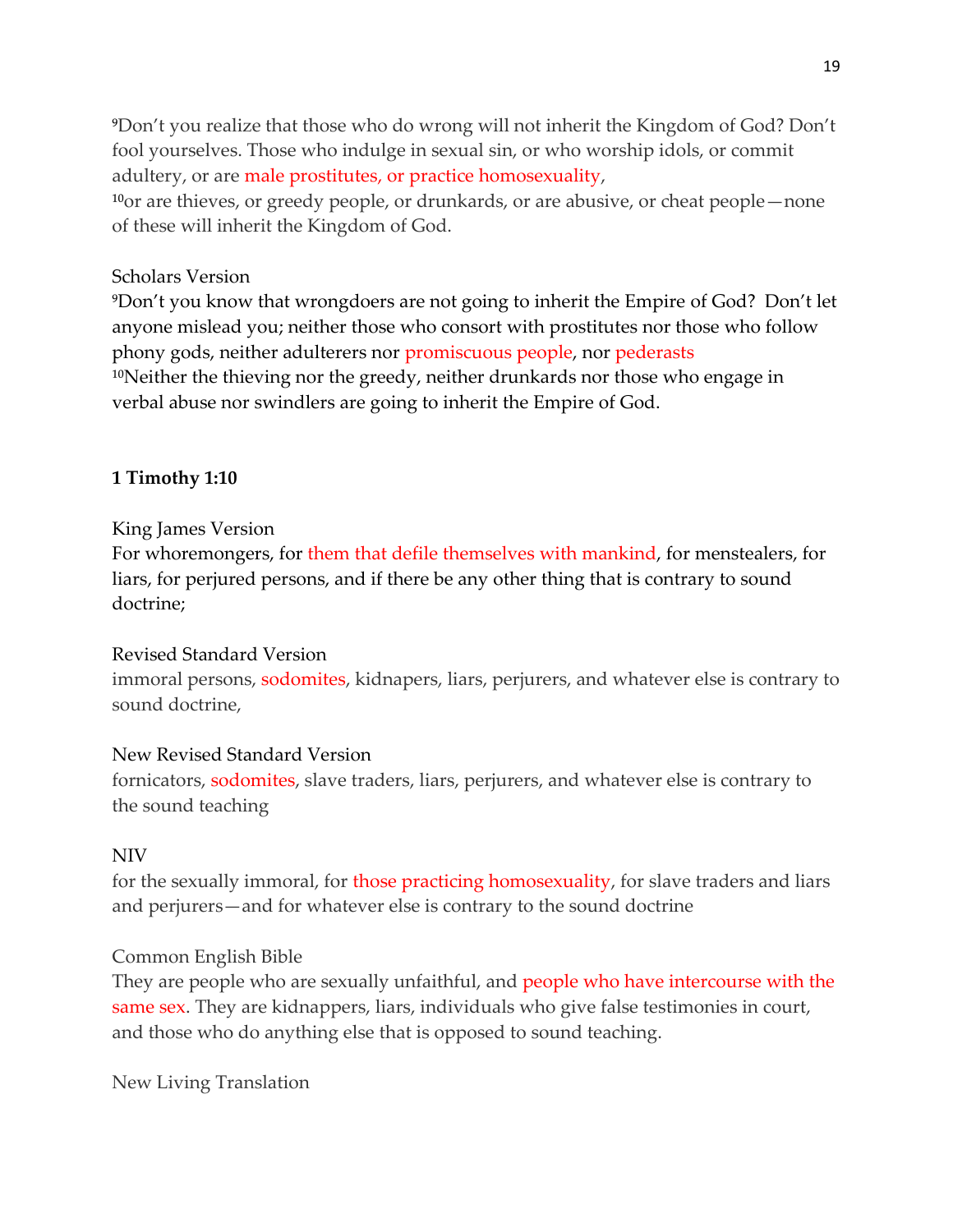The law is for people who are sexually immoral, or who practice homosexuality, or are slave traders, liars, promise breakers, or who do anything else that contradicts the wholesome teaching

### ADDENDIX II

Sybillene Oracle 2.70-77 (translated by J. J. Collins)

(Never accept in your hand a gift which derives from unjust deeds.) Do not steal seeds. Whoever takes for himself is accursed (to generations of generations, to the scattering of life. Do not *arsenokeoitein*, do not betray information, do not murder.) Give one who has labored his wage. Do not oppress a poor man. Take heed of your speech. Keep a secret matter in your heart. (Make provision for orphans and widows and those in need.) Do not be willing to act unjustly, and therefore do not give leave to one who is acting unjustly.)

**70** (ἐξ ἀδίκων ἔργων δῶρον χερὶ μήποτε δέξῃ.) **71** σπέρματα μὴ κλέπτειν· ἐπαράσιμος ὅστις ἕληται **72** (εἰς γενεὰς γενεῶν { εἰς } σκορπισμὸν βιότοιο. **73** μὴ ἀρσενοκοιτεῖν, μὴ συκοφαντεῖν, μήτε φονεύειν.) **74** μισθὸν μοχθήσαντι δίδου· μὴ θλῖβε πένητα. **75** γλώσσῃ νοῦν ἐχέμεν· κρυπτὸν λόγον ἐν φρεσὶν ἴσχειν. **76** (ὀρφανικοῖς χήραις ἐπιδευομένοις δὲ παράσχου.) **77** μήτ᾽ ἀδικεῖν ἐθέλῃς μήτ᾽ οὖν ἀδικοῦντα ἐάσῃς.

Sybillene Oracle 2.279-82

Again, those who defiled the flesh by licentiousness, Or as many as undid the girdle of virginity By secret intercourse, as many as aborted What they carried in the womb, as many as cast forth their offspring unlawfully.

**279** καὶ πάλιν οἳ τὴν σάρκα ἀσελγείῃ ἐμίηναν, **280** ἠδ᾽ ὁπόσοι ζώνην τὴν παρθενικὴν ἀπέλυσαν **281** λάθρη μισγόμενοι, ὅσσαι δ᾽ ἐνὶ γαστέρι φόρτους **282** ἐκτρώσκουσιν, ὅσοι τε τόκους ῥίπτουσιν ἀθέσμως·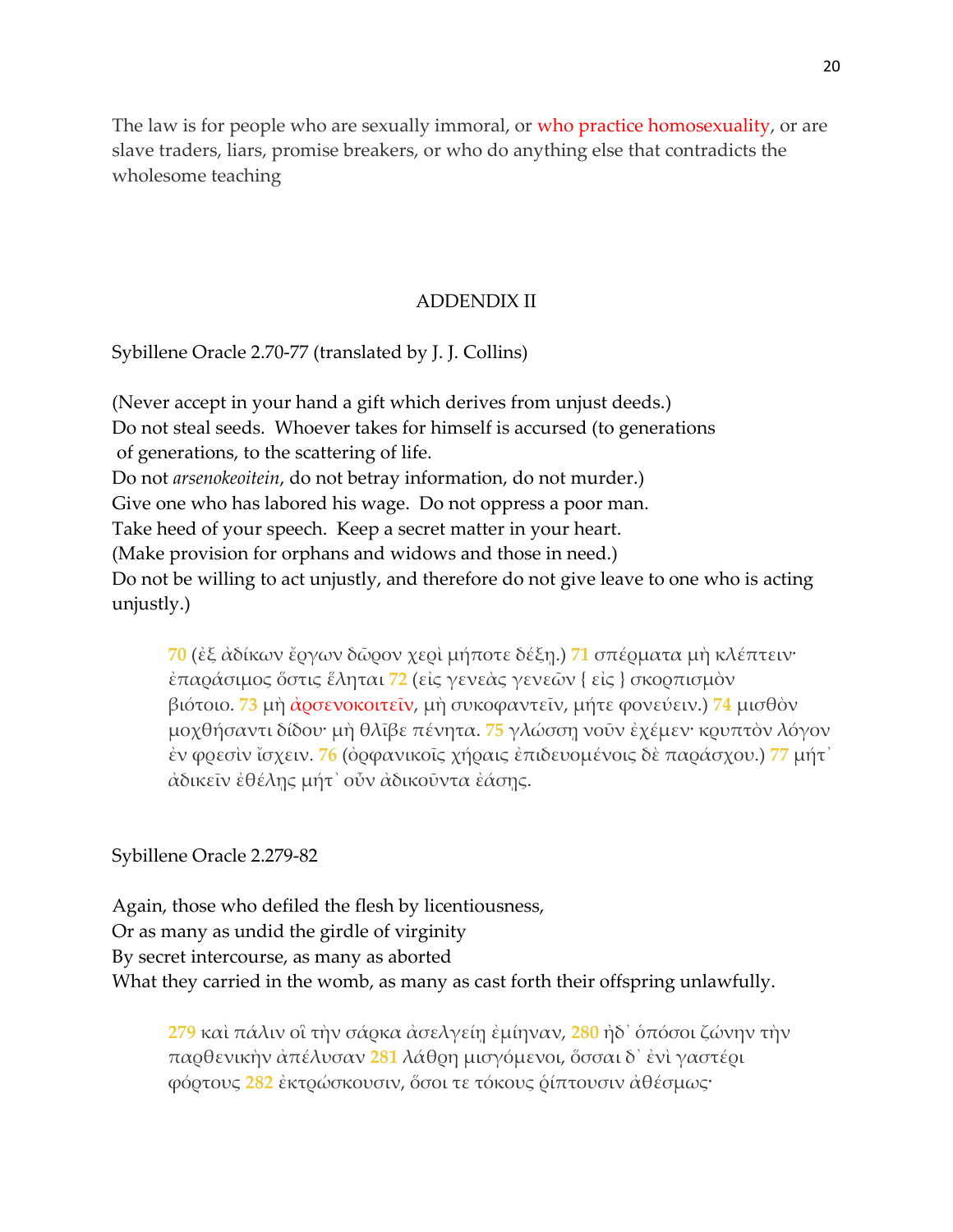### Acts of John

You who delight in gold and ivory and jewels, do you see your loved (possessions) when night comes on? And you who give way to soft clothing, and then depart from life, will these things be useful in the place where you are going? And let the murderer know that the punishment he has earned awaits him in double measure after he leaves this (world). So also the poisoner, sorcerer, robber, swindler, and *arnsenokoitês*, the thief and all of this band, guided by your deeds you shall come to unquenchable fire…So, men of Ephesus, change your ways; for you know this also, that kings, rulers, tyrants, boasters, and warmongers shall go naked from this world and come to eternal misery and torment (section 36; Hennecke-Schneemelcher).

### Theophilus, *To Autolychus*

As a burnished mirror, so ought man to have his soul pure. When there is rust on the mirror, it is not possible that a man's face be seen in the mirror; so also when there is sin in a man, such a man cannot behold God. Do you, therefore, show me yourself, whether you are not an adulterer, or a fornicator, or a thief, or a robber, or a purloiner; whether you do not corrupt boys; whether you are not insolent, or a slanderer, or passionate, or envious, or proud, or supercilious; whether you are not a brawler, or covetous, or disobedient to parents; and whether you do not sell your children; for to those who do these things God is not manifest, unless they have first cleansed themselves from all impurity. (Book 1; chapter 2; translation by Marcus Dods)

Ὥσπερ ἔσοπτρον ἐστιλβωμένον, οὕτως δεῖ τὸν ἄνθρωπον ἔχειν καθαρὰν ψυχήν. ἔπαν οὖν ᾖ ἰὸς ἐν τῷ ἐσόπτρῳ, οὐ δύναται ὁρᾶσθαι τὸ πρόσωπον τοῦ ἀνθρώπου ἐν τῷ ἐσόπτρῳ· οὕτως καὶ ὅταν ᾖ ἁμαρτία ἐν τῷ ἀνθρώπῳ, οὐ δύναται ὁ τοιοῦτος ἄνθρωπος θεωρεῖν τὸν θεόν. δεῖξον οὖν καὶ σὺ σεαυτόν, εἰ οὐκ εἶ μοιχός, εἰ οὐκ εἶ πόρνος, εἰ οὐκ εἶ κλέπτης, εἰ οὐκ εἶ ἅρπαξ, εἰ οὐκ εἶ ἀποστερητής, εἰ οὐκ εἶ ἀρσενοκοίτης, εἰ οὐκ εἶ ὑβριστής, εἰ οὐκ εἶ λοίδορος, εἰ οὐκ ὀργίλος, εἰ οὐ φθονερός, εἰ οὐκ ἀλαζών, εἰ οὐχ ὑπερόπτης, εἰ οὐ πλήκτης, εἰ οὐ φιλάργυρος, εἰ οὐ γονεῦσιν ἀπειθής, εἰ οὐ τὰ τέκνα σου πωλεῖς. τοῖς γὰρ ταῦτα πράσσουσιν ὁ θεὸς οὐκ ἐμφανίζεται, ἐὰν μὴ πρῶτον <ἑαυτοὺς καθαρίσωσιν ἀπὸ παντὸς μολυσμοῦ>.

But to the unbelieving and despisers, who obey not the truth, but are obedient to unrighteousness, when they shall have been filled with adulteries and fornications, and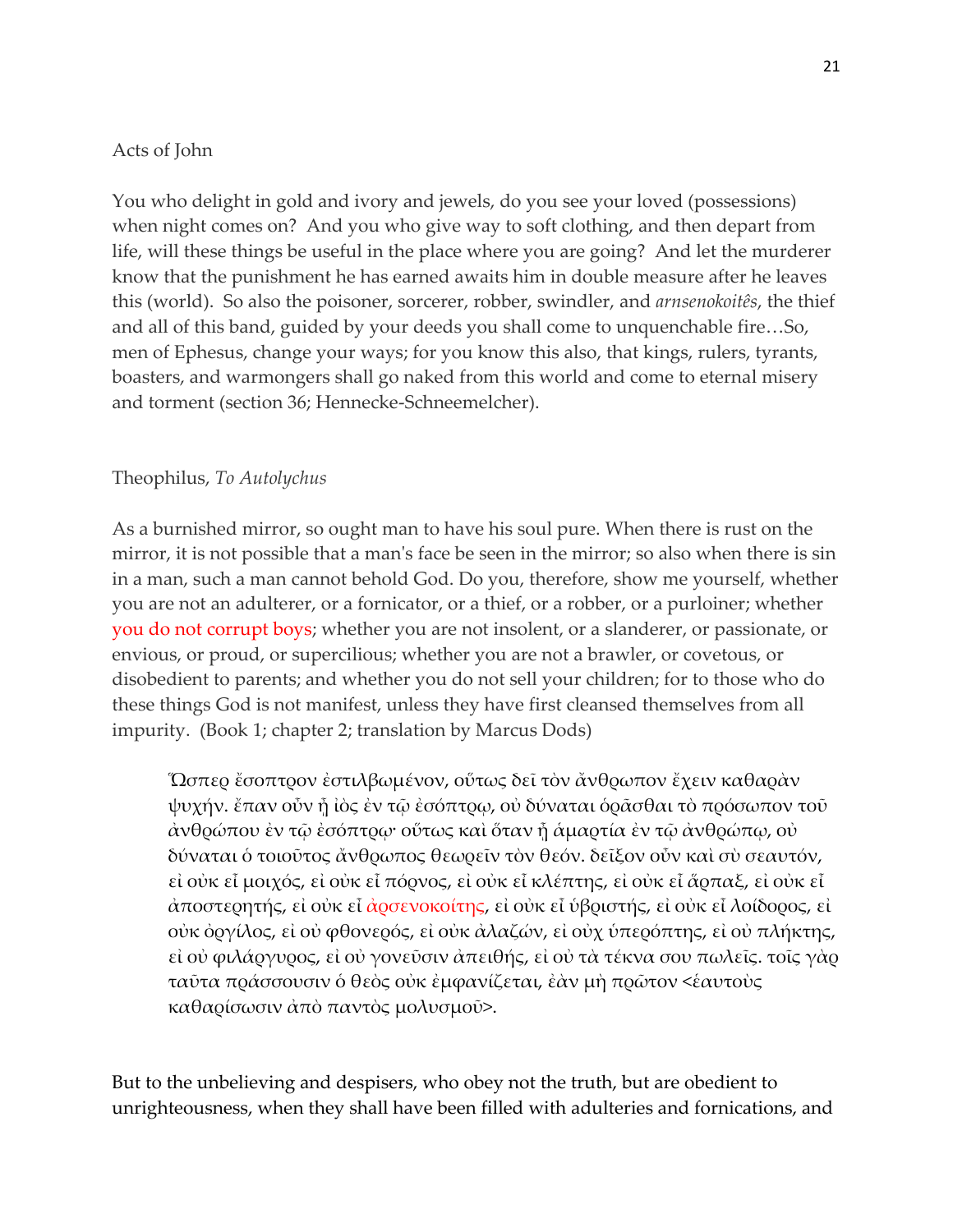filthiness, and covetousness, and unlawful idolatries, there shall be anger and wrath (Book 1, chapter 14; Dods translation)

τοῖς δὲ ἀπίστοις καὶ καταφρονηταῖς καὶ <ἀπειθοῦσι τῇ ἀληθείᾳ, πειθομένοις δὲ τῇ ἀδικίᾳ>, ἐπὰν ἐμφύρωνται μοιχείαις καὶ πορνείαις καὶ ἀρσενοκοιτίαις καὶ πλεονεξίαις καὶ ταῖς <ἀθεμίτοις εἰδωλολατρείαις>, ἔσται <ὀργὴ καὶ θύμος, θλίψις καὶ στενοχωρία>· καὶ τὸ τέλος τοὺς τοιούτους καθέξει πῦρ αἰώνιον.

### Hippolytus, *Refutation of All Heresies*

Accordingly, Naas approached Eve, deceived her, and committed adultery with her—a lawless act. He approached Adam too and treated him like a young lover—which is lawless in itself. From these origins came adultery and *arsenokoitia*. (M. David Litwa, *Refutation of All Heresies*. Atlanta: SBL Press, 2016: 345).

προσῆλθε γὰρ τῇ Εὔᾳ ἐξαπατήσας αὐτὴν καὶ ἐμοίχευσεν αὐτὴν, ὃπεπ ἐστὶ παράνομον· προσῆλθε δὲ καὶ τῷ ᾿Αδὰμ καὶ ἔσχεν αὐτὸν ὡς παιδ<ικ>ά, ὅπερ ἐστὶ καὶ αὐτὸ παράνομον. ἔνθεν γέγονε μοιχεία καὶ ἀρνεσοκοιτία.

Eusebius, Preparation for the Gospel 6.10.25 (Eusebius is quoting Bardesanes)

From the Euphrates river and as far as the ocean to the east, the man reviled as a murderer or as a thief is not at all bothered [by the accusation]; but the man accused as an *arsenokoites* will avenge himself even as far as committing bloodshed/murder. But among the Greeks even their wise men are not faulted for having male lovers. (my translation)

ἀπὸ Εὐφράτου ποταμοῦ καὶ μέχρι τοῦ ᾿Ωκεανοῦ ὡς ἐπὶ ἀνατολὰς ὁ λοιδορούμενος ὡς φονεύς, ἡ κλέπτης, οὐ πάνυ ἀγανακτεῖ· ὁ δὲ ὡς άρσενοκοίτης λοιδορούμενος ἑαυτὸν ἐκδικεῖ μέχρι καὶ φόνου· παρ᾽ Ἔλλησι δὲ καὶ οἱ σοφοὶ ἐρωμένους ἔχοντες οὐ ψέγονται.

John the Faster (d. 595) Penitential